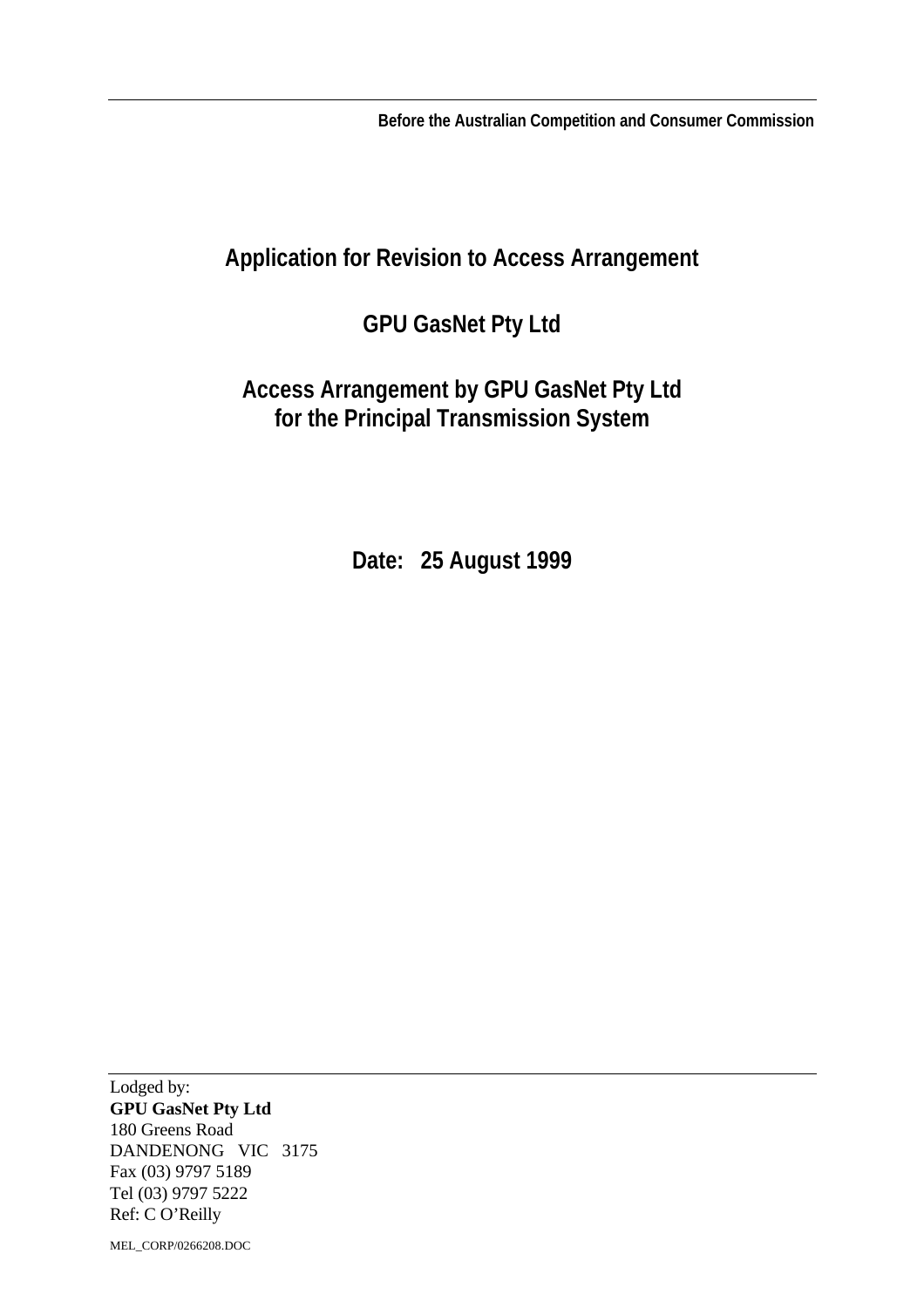# **TABLE OF CONTENTS**

| ANNEXURE 1: DESCRIPTION OF INTERCONNECT PIPELINE AND SPRINGHURST<br><b>COMPRESSOR</b> |  |
|---------------------------------------------------------------------------------------|--|

#### **ANNEXURE 2: REVISED REFERENCE TARIFFS**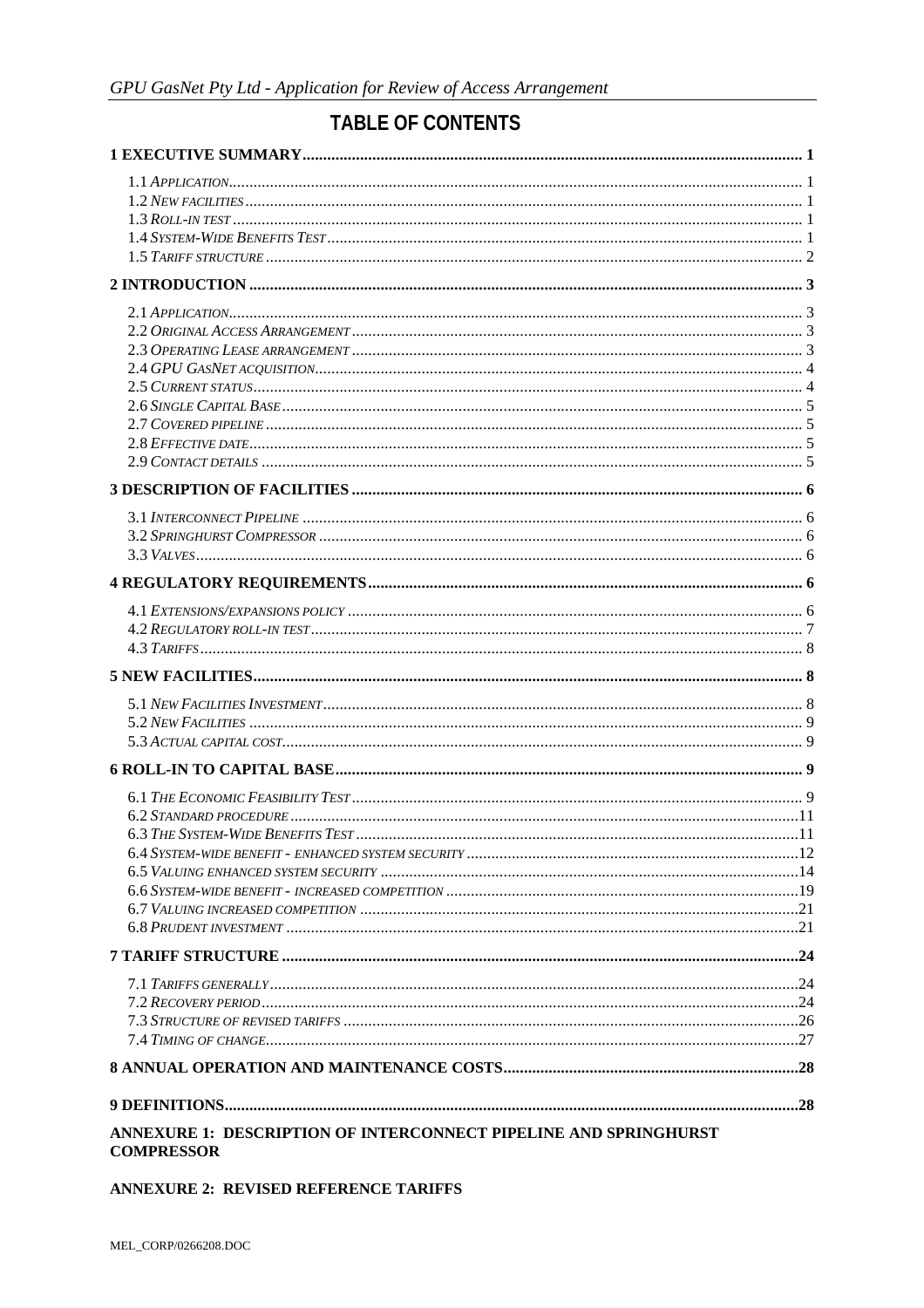**ANNEXURE 3: SUPPLEMENTARY ACCESS ARRANGEMENT INFORMATION**

**ANNEXURE 4: EXTENSIONS/EXPANSIONS POLICY**

**ANNEXURE 5: VENCORP PAPER**

**ANNEXURE 6: SYSTEM PLANNING PAPER**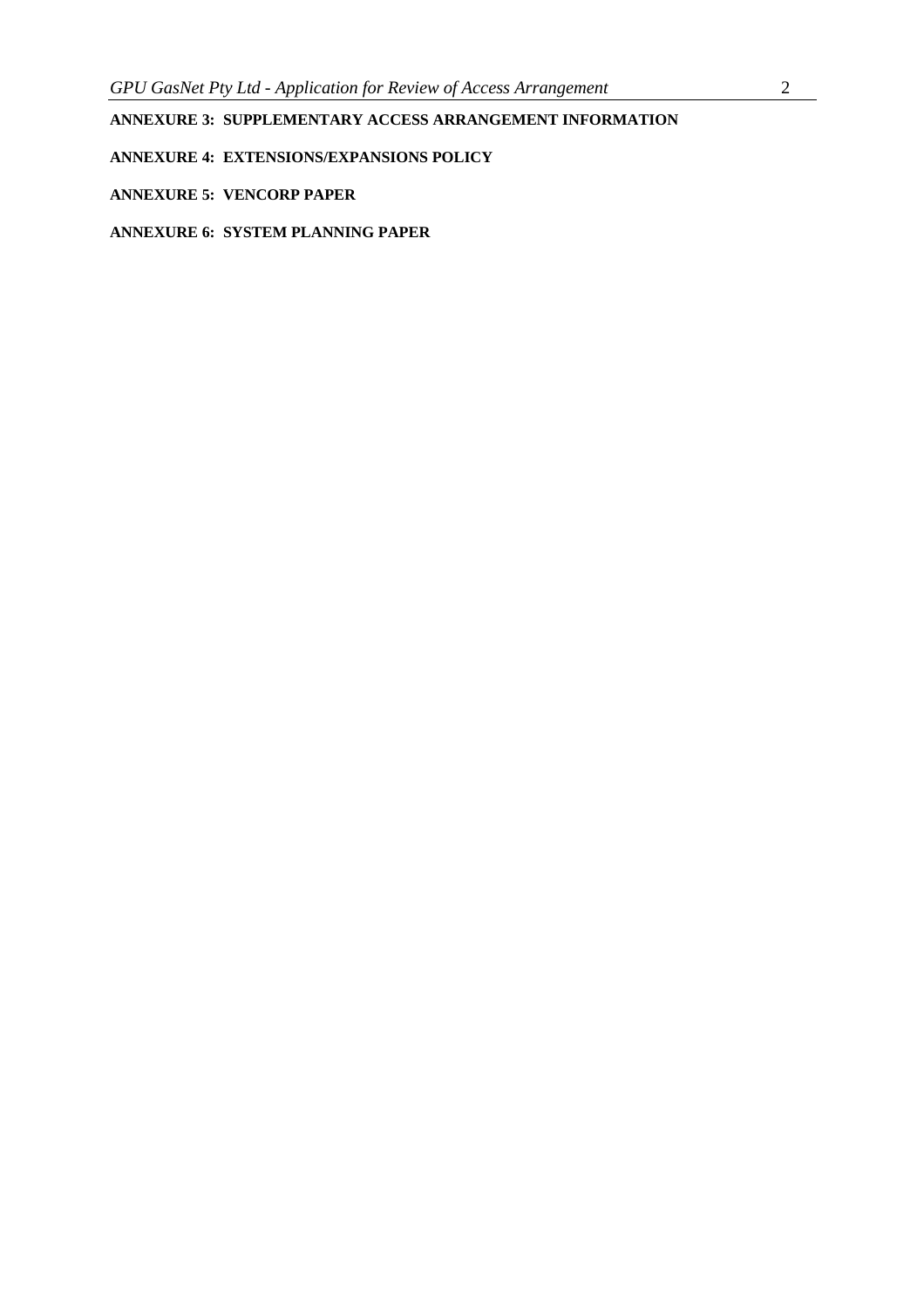## 1 **Executive summary**

#### 1.1 *Application*

GPU GasNet applies, under its Extensions/Expansions Policy, to expand its Capital Base in relation to, and to amend the Reference Tariffs for the use of, the Principal Transmission System to take account of the Interconnect Pipeline, the Springhurst Compressor and the Valves (together the "**Interconnect Assets**") on the basis that the Interconnect Assets pass the System-Wide Benefits Test.

#### 1.2 *New facilities*

The Interconnect Pipeline, which was commissioned in July 1998, is a gas transmission pipeline of approximately 63 km in length linking the Principal Transmission System in Victoria with the EAPL system in New South Wales. The capital cost of the Interconnect Pipeline was approximately \$19.5m.

The Springhurst Compressor refers to an expansion of the Principal Transmission System comprising a gas compressor station at Springhurst (approximately 20 km south of the Interconnect Pipeline). The capital cost of the Springhurst Compressor was approximately  $$18.7m<sup>1</sup>$ .

The Valves are three remotely operated regulators and an automated valve, which are required to manage flows associated with the Interconnect Pipeline through the Principal Transmission System. The capital cost of the Valves was approximately \$4.4m.

#### 1.3 *Roll-in test*

The Interconnect Assets do not satisfy the Economic Feasibility Test because, in the absence of revised tariffs, they do not generate additional revenue sufficient to meet their capital cost. Under the Extensions/Expansions Policy, the standard procedure for new facilities that do not satisfy the Economic Feasibility Test is to recover the capital cost by means of a surcharge or capital contribution.

However, GPU GasNet considers that the Interconnect Assets satisfy the exception in clause 5.7.2(c) of the Extensions/Expansions Policy because they pass the System-Wide Benefits Test. Therefore, under the Extensions/Expansions Policy, the Capital Base can be expanded and the Reference Tariffs can be amended to reflect the actual capital cost of the Interconnect Assets.

#### 1.4 *System-Wide Benefits Test*

GPU GasNet considers that the Interconnect Assets satisfy the System-Wide Benefits Test in that they provide the following benefits.

## (a) *System security benefits*

They have provided (and continue to provide) enhanced system security to all users of the Principal Transmission System by enabling gas sourced from the Cooper Basin to flow

<sup>&</sup>lt;sup>1</sup> However, the amount to be rolled is approximately \$16.5m because of a State contribution of \$2.2m. Refer section 5.3.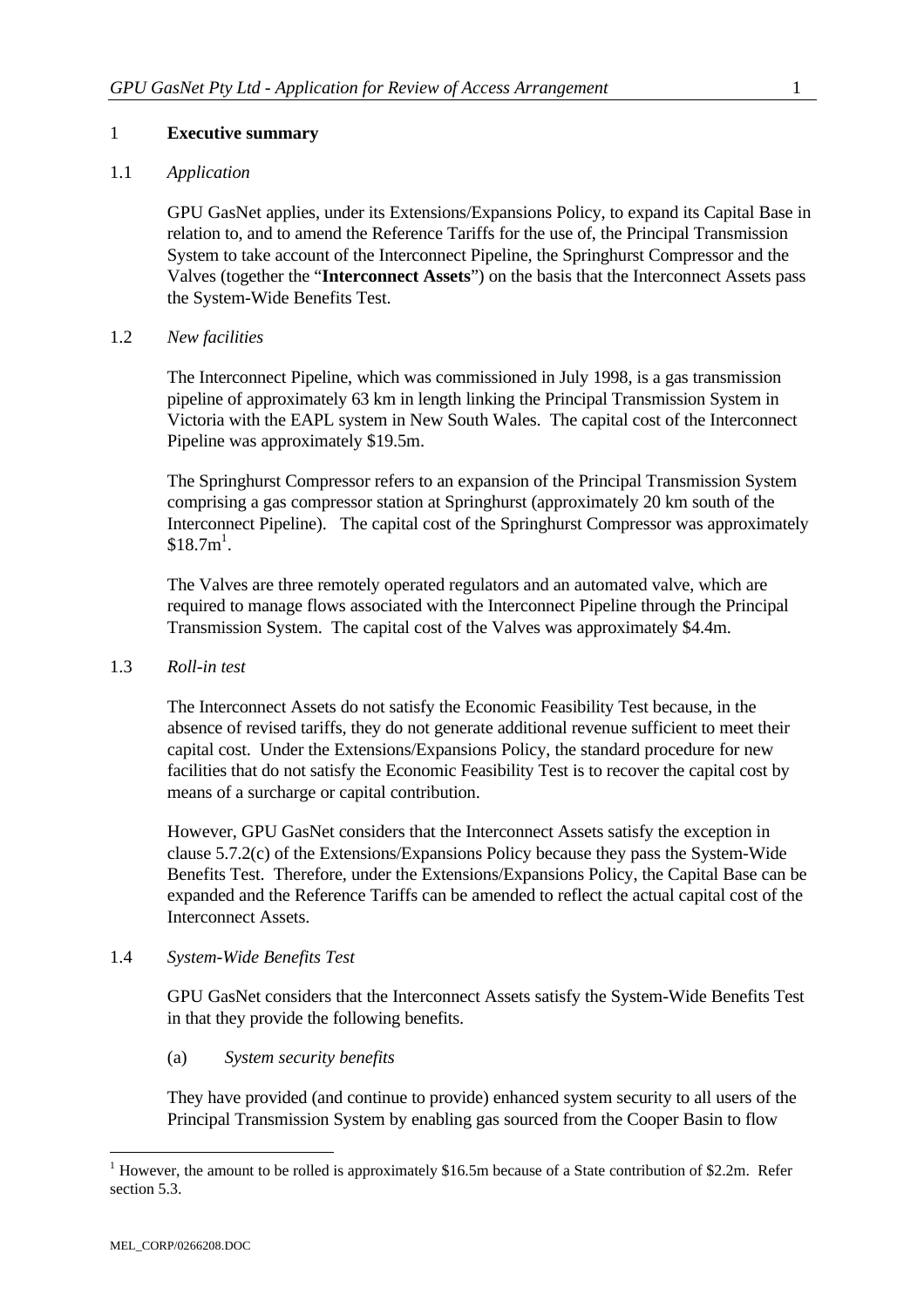south into Victoria. This added security was provided during the gas supply emergency in Victoria following the Longford fire and explosion in September 1998 when, as a result of flows through the Interconnect Pipeline:

- (i) critical loads such as nursing homes and hospitals were not curtailed; and
- (ii) the risk of a total system collapse was more easily avoided.

This added system security was also considered in the planning for Winter 1999. The Interconnect Assets, as part of the MMAP, formed a key element of Victoria's planning for dealing with a supply shortage in the event that Gas Plant No. 1 at Longford did not provide uninterrupted supply.

Although GPU GasNet considers that these benefits in 1998 and 1999 were sufficient to justify a roll-in to the capital base, it is also worth noting that, in the long term, the Interconnect Assets will provide an additional source of gas which will mitigate the impact of gas supply emergencies and avoid other unplanned curtailments.

# (b) *Competition benefits*

They provide enhanced competition by enabling "basin on basin" competition for the first time in both Victoria and New South Wales. They connect two previously isolated markets, enabling Cooper Basin gas to compete in Victoria against Bass Strait gas and vice versa. Significantly, while this new competition will provide substantial benefits, it may not produce a corresponding increase in the flows on the Interconnect Pipeline. This is because:

- (i) much of the competition may be by means of gas swaps rather than physical transfer (although the capacity of the Interconnect Assets will be required in the event that a swap needs to be fulfilled physically); and
- (ii) much of the competitive benefit will flow from the threat of competition even if actual physical flows are not substantial.

## 1.5 *Tariff structure*

The proposed revisions to the reference tariffs comprise:

- a new "interconnect" zone, with a new zonal tariff; and
- an increase in the Anytime Period charge applying to each existing zone.

These revised tariffs are set out in greater detail in **Annexure 2**.

As discussed in detail in section 7.2 below, GPU GasNet considers that there are three periods over which the costs of the Interconnect Assets can be recovered:

- **option 1:** 12 months;
- **option 2:** the remainder of the initial regulatory period; or
- **option 3:** the depreciation life of the Interconnect Assets.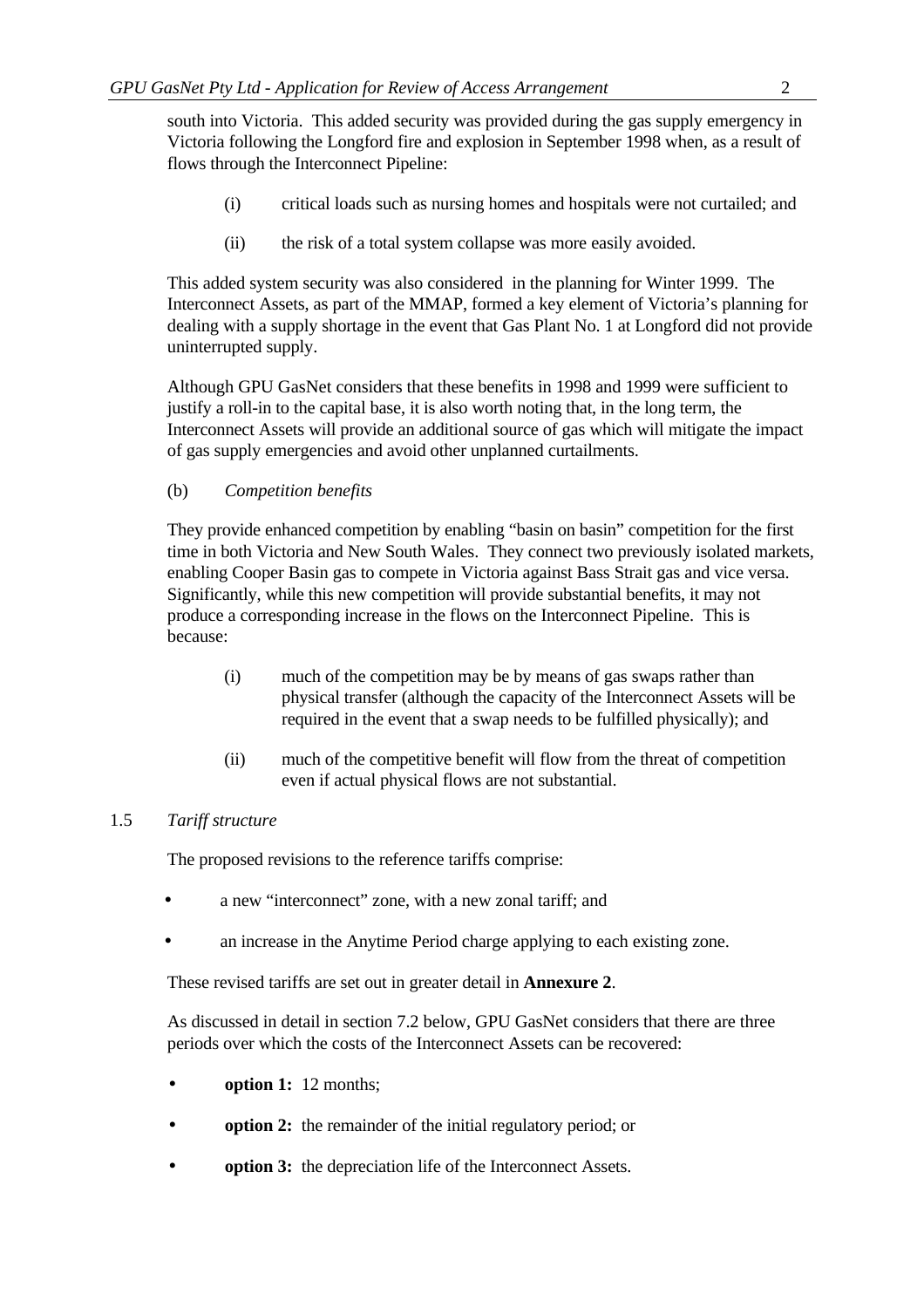GPU GasNet prefers either option 1 or option 2. However, the matter is ultimately one for the Commission to decide.

## 2 **Introduction**

#### 2.1 *Application*

This application is lodged by GPU GasNet on its own behalf and on behalf of TPAA under section 2.28 of the Code and clause 5.7 of the Access Arrangement for the review of the Access Arrangement.

This application was contemplated by the Commission in its final decision on the Access Arrangement for the Principal Transmission System, in which the Commission stated that it expected a revision application to be lodged in relation to the Interconnect Pipeline and noted that a public consultation procedure would be required<sup>2</sup>.

## 2.2 *Original Access Arrangement*

On 3 November 1997, the Energy Projects Division of the Victorian Department of Treasury and Finance submitted, on behalf of TPA and TPAA, a proposed access arrangement for the Principal Transmission System in Victoria. Following extensive public consultation and detailed consideration by the Commission, the Commission released its final decision on 6 October 1998 and, following submission of the revised Access Arrangement by TPA and TPAA, the Commission released its final approval on 16 December 1998. The Access Arrangement came into effect on 1 March 1999, being the date on which the Victorian Market and System Operations Rules commenced.

#### 2.3 *Operating Lease arrangement*

As discussed in section 5.2 of the Access Arrangement, TPAA, as owner of the Principal Transmission System, leased the Principal Transmission System under a short term operating lease arrangement ("**Operating Lease**") to TPA, thereby enabling TPA to offer the Services described in the Access Arrangement.

The Operating Lease is stated to be a lease of the "Fixed Assets", which is defined to include the Principal Gas Transmission System. Principal Gas Transmission System is defined as the "Gas Transmission System" as defined in the Gas Industry Act and any "Augmentation" or "Extension" of that system.

Under the Operating Lease, "Extension" is defined to include extending the Principal Gas Transmission System to provide supply of gas to areas not previously supplied by the Principal Gas Transmission System.

Therefore, the Interconnect Pipeline falls within the definition of Principal Gas Transmission System in the Operating Lease because it is an Extension of the "Gas Transmission System", being connected to the "Gas Transmission System" at Barnawartha.

Under the Operating Lease, "Augmentation" is defined to include upgrading the capacity or service potential of the Principal Gas Transmission System by adding new plant or equipment. The Springhurst Compressor and the Valves fall within this definition.

<sup>&</sup>lt;sup>2</sup> ACCC final decision, Access Arrangement for the Principal Transmission System, 6 October 1998, page 144.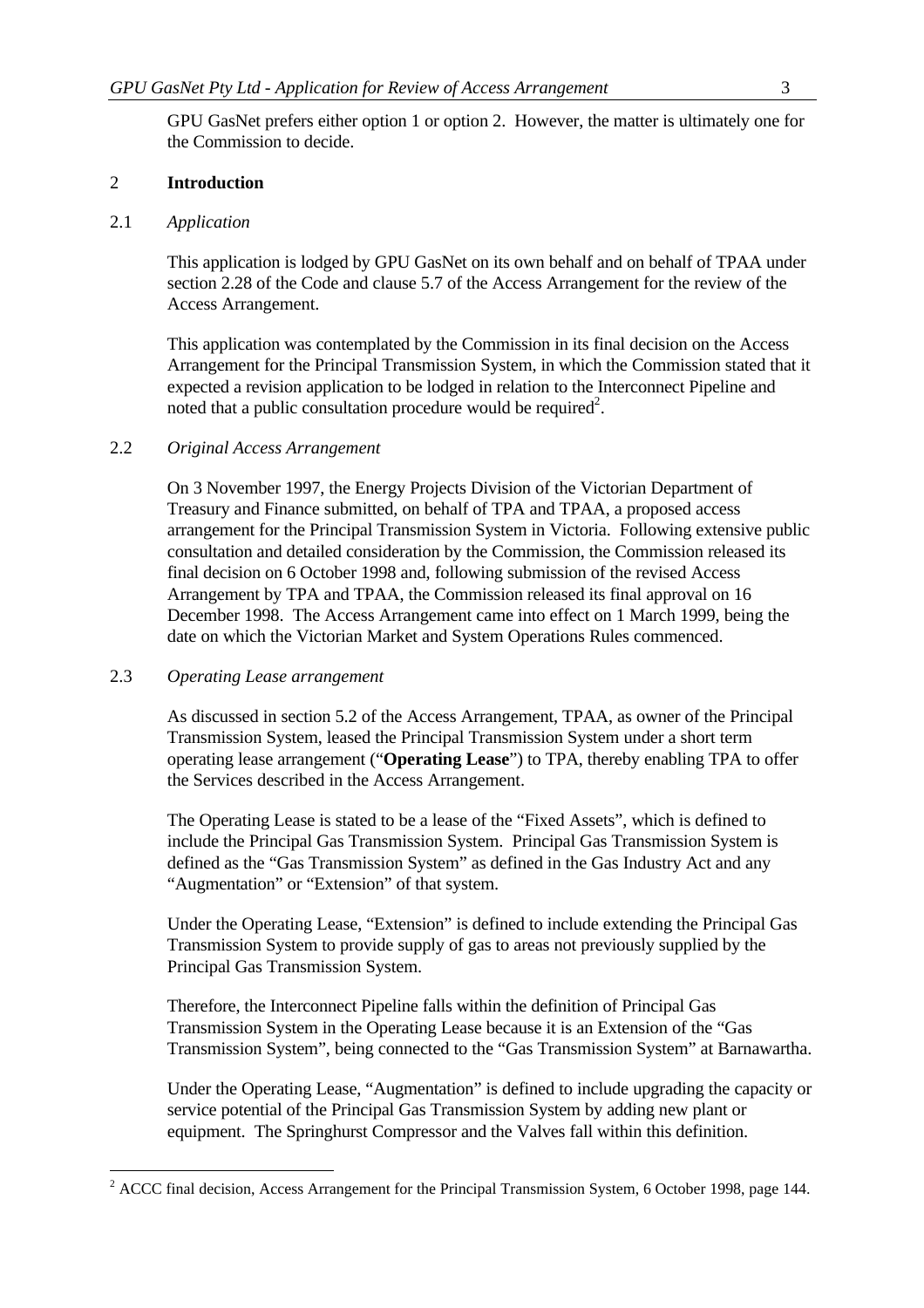2.4 *GPU GasNet acquisition*

On 2 June 1999, GPU GasNet acquired the business (including the assets and liabilities) of TPA and the Victorian business (including the assets and liabilities) of TPAA including the Principal Transmission System. In particular:

- (a) under an Allocation Statement dated 2 June 1999 made under section 115C of the Gas Industry Act 1994 (Vic):
	- (i) the property, rights and liabilities of TPA in the Operating Lease (ie as lessee) were vested in GPU GasNet; and
	- (ii) the property, rights and liabilities of TPAA in relation to pipelines situated in Victoria were vested in GPU GasNet;
- (b) the property, rights and liabilities of TPAA in pipelines situated in New South Wales remained with TPAA and were **not** allocated to GPU GasNet; and
- (c) GPU GasNet acquired all of the shares in TPAA, with the result that TPAA is a 100% owned subsidiary of GPU GasNet.
- 2.5 *Current status*

The effect of this arrangement is that:

- (a) GPU GasNet is:
	- (i) the owner of the portion of the Principal Transmission System that is situated in Victoria; and
	- (ii) the holder of the lessee's interest under the Operating Lease in relation to the Principal Transmission System that is situated in Victoria and New South Wales; and

as it is also the legal owner of the pipelines, the Operating Lease has "merged" in relation to pipelines situated in Victoria; and

(b) GPU GasNet's subsidiary, TPAA, continues to own that part of the Principal Transmission System situated in New South Wales and continues to lease it to GPU GasNet under what remains of the Operating Lease.

As a result, GPU GasNet makes this application as:

- (a) the owner of the portion of the Interconnect Pipeline situated in Victoria, the Springhurst Compressor and the Valves; and
- (b) as lessee of the portion of the Interconnect Pipeline situated in New South Wales.

TPAA makes this application in its capacity as owner of the portion of the Interconnect Pipeline situated in New South Wales.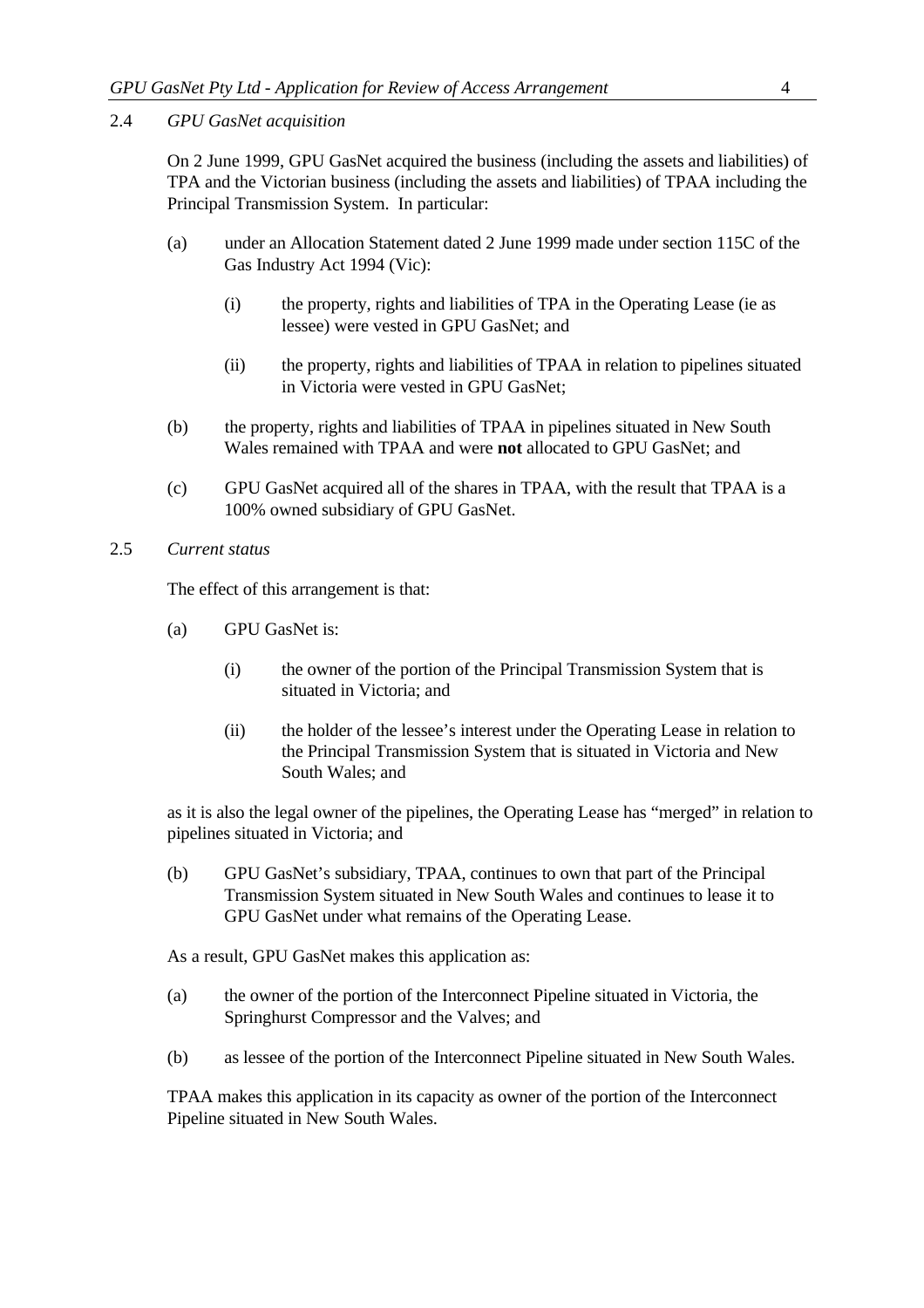2.6 *Single Capital Base*

Despite this separation of ownership, assuming the Interconnect Assets satisfy the relevant roll-in tests (refer section 6 below), all of the Interconnect Assets should be regarded as part of a single Capital Base for the purposes of calculating Reference Tariffs for the use of those facilities. In particular:

- (a) all of the Interconnect Assets are owned by GPU GasNet or its subsidiary;
- (b) the Interconnect Assets that are owned by the subsidiary are leased to GPU GasNet;
- (c) the Commission accepted as part of its approval of the Access Arrangement that a single Capital Base would be accepted for the purposes of determining Reference Tariffs for access to the Principal Transmission System, despite the fact that the relevant assets were leased from TPAA to TPA (at a time when TPA and TPAA were "sibling" companies) and without reference to the lease payments made by TPA to TPAA; and
- (d) the lease arrangement simply represents a continuation of the pre-existing Operating Lease arrangement.

## 2.7 *Covered pipeline*

The Principal Transmission System is deemed to be a Covered Pipeline under the Code<sup>3</sup> and therefore:

- (a) on 2 June 1999 GPU GasNet became a Service Provider<sup>4</sup> under the Code; and
- (b) the Access Arrangement continues to apply to the Principal Transmission System despite the change in Service Provider and binds GPU GasNet in the same way that it bound TPA and TPAA immediately before GPU GasNet acquired the Principal Transmission System<sup>5</sup>.

Finally, the Access Arrangement continues to bind TPAA in relation to the portion of the Interconnect Pipeline situated in New South Wales.

2.8 *Effective date*

The effective date of the revisions proposed in this application is 1 January 2000.

2.9 *Contact details*

The contact officer in relation to this application is:

Ms Christine O'Reilly Commercial Manager GPU GasNet Pty Ltd

<sup>&</sup>lt;sup>3</sup> Code, Schedule A.

<sup>&</sup>lt;sup>4</sup> Which is defined in the Code as a person who owns (whether legally or equitably) or operates the whole or any part of a Pipeline.

 $5 \text{ Code, section } 9.3(b)$ .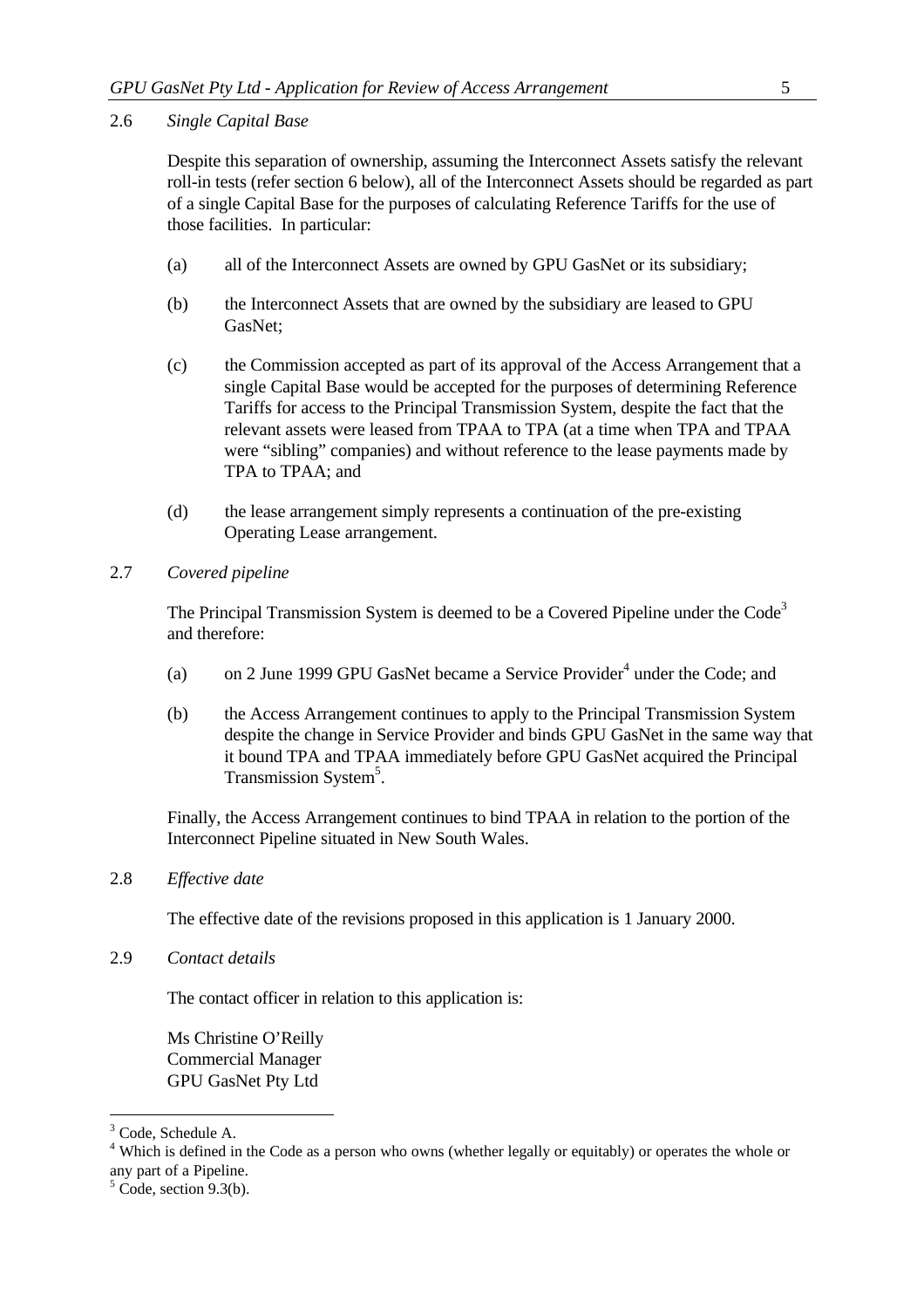180 Greens Road DANDENONG VIC 3175 Telephone (03) 9797 5222 Fax (03) 9797 5189

## 3 **Description of facilities**

#### 3.1 *Interconnect Pipeline*

The Interconnect Pipeline is a transmission pipeline of approximately 63 km in length linking the Principal Transmission System at Barnawartha in Victoria with the EAPL system at Culcairn in New South Wales. The Interconnect Pipeline, which was commissioned in July 1998, allowed gas to flow for the first time between New South Wales and Victoria<sup>6</sup>.

The capital cost of the Interconnect Pipeline was approximately \$19.5m and the anticipated incremental operating cost is approximately \$0.12m per annum.

A detailed description of the Interconnect Pipeline is set out in **Annexure 1**.

#### 3.2 *Springhurst Compressor*

The Springhurst Compressor refers to an expansion of the Principal Transmission System comprising a gas compressor station at Springhurst, approximately 20 km south of Barnawartha.

The capital cost of the Springhurst Compressor was approximately \$18.7m and the anticipated incremental operating cost is approximately \$0.1m per annum.

A detailed description of the Springhurst Compressor is set out in **Annexure 1**.

#### 3.3 *Valves*

l

The Valves refer to three remotely operated regulators and an automated valve, which are required to manage flows associated with the Interconnect Pipeline through the Principal Transmission System.

The capital cost of the Valves was approximately \$4.4m and the anticipated incremental operating cost is approximately \$0.01 per annum.

## 4 **Regulatory requirements**

#### 4.1 *Extensions/expansions policy*

Under section 3.18 of the Code, an Access Arrangement must include an extensions/expansions policy which sets out how an extension or expansion of the Covered Pipeline will affect the Reference Tariffs.

GPU GasNet's Extensions/Expansions Policy is set out in clause 5.7 of the Access Arrangement. For ease of reference, clause 5.7 has been reproduced in **Annexure 4**.

<sup>&</sup>lt;sup>6</sup> Apart from Bass Strait gas that is supplied in Albury and Murray Valley towns in New South Wales.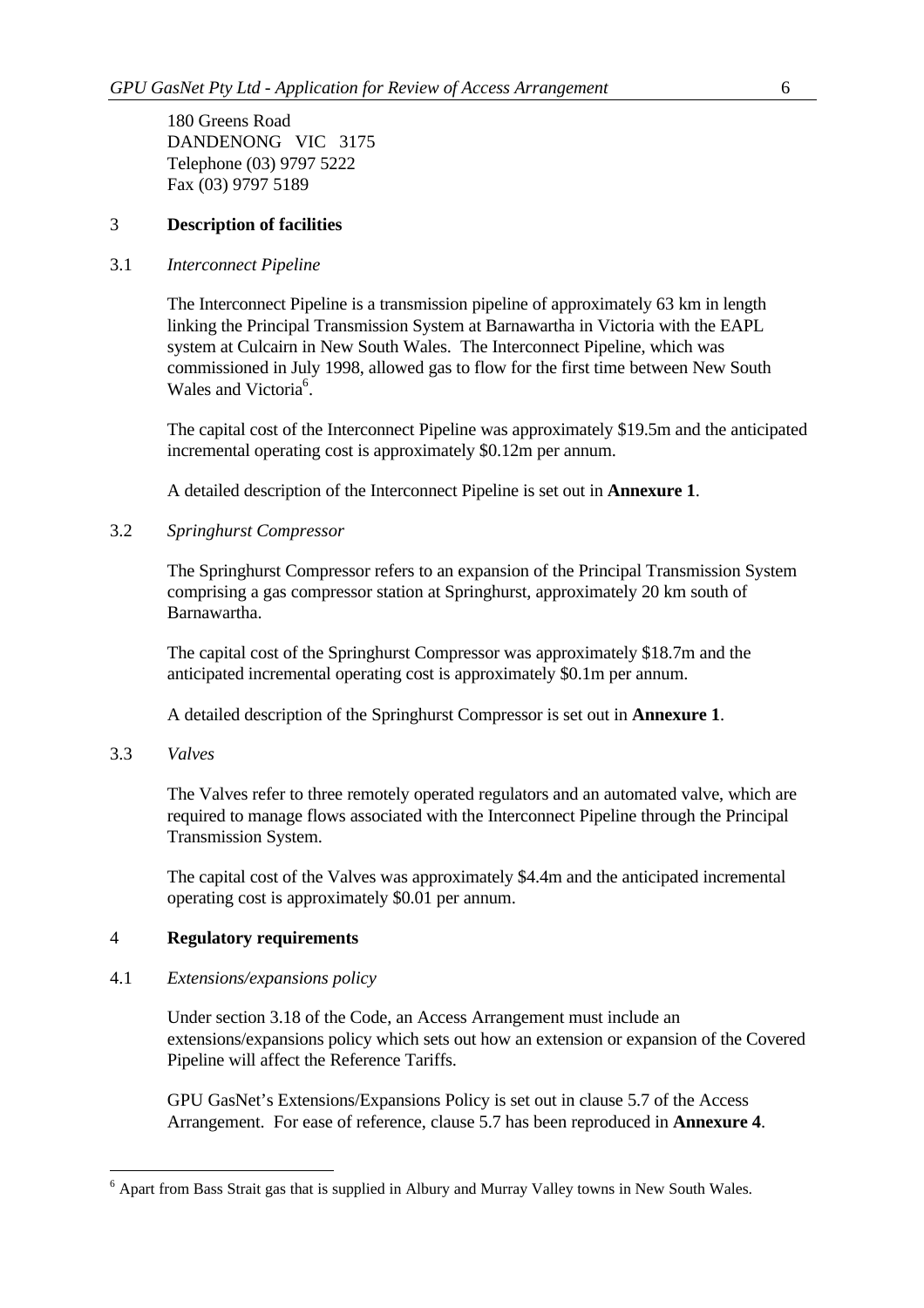

The effect of an extension or expansion on Reference Tariffs under GPU GasNet's Extensions/Expansions Policy is summarised in diagram 1 below.

Clause 8.16 of the Code: investment is prudent and efficient and:

- (a) is economically feasible;<br>(b) has system-wide benefits
- has system-wide benefits; or
- (c) is necessary for safety, integrity or contracted capacity.

Diagram 1: GPU GasNet Extensions/Explansion policy

#### 4.2 *Regulatory roll-in test*

This application is made under clause 5.7.2(c) of the Extensions/Expansions Policy which provides that:

*New Facilities Investment that does not pass the Economic Feasibility Test may be recovered outside the standard procedure in clause 5.7.2(b) where:*

*(1) TPA and/or Users satisfy the Regulator that the New Facilities Investment passes the System-Wide Benefits Test, in which case the Regulator may approve higher Reference Tariffs for all Users and the New Facility may be included in the Capital Base; or*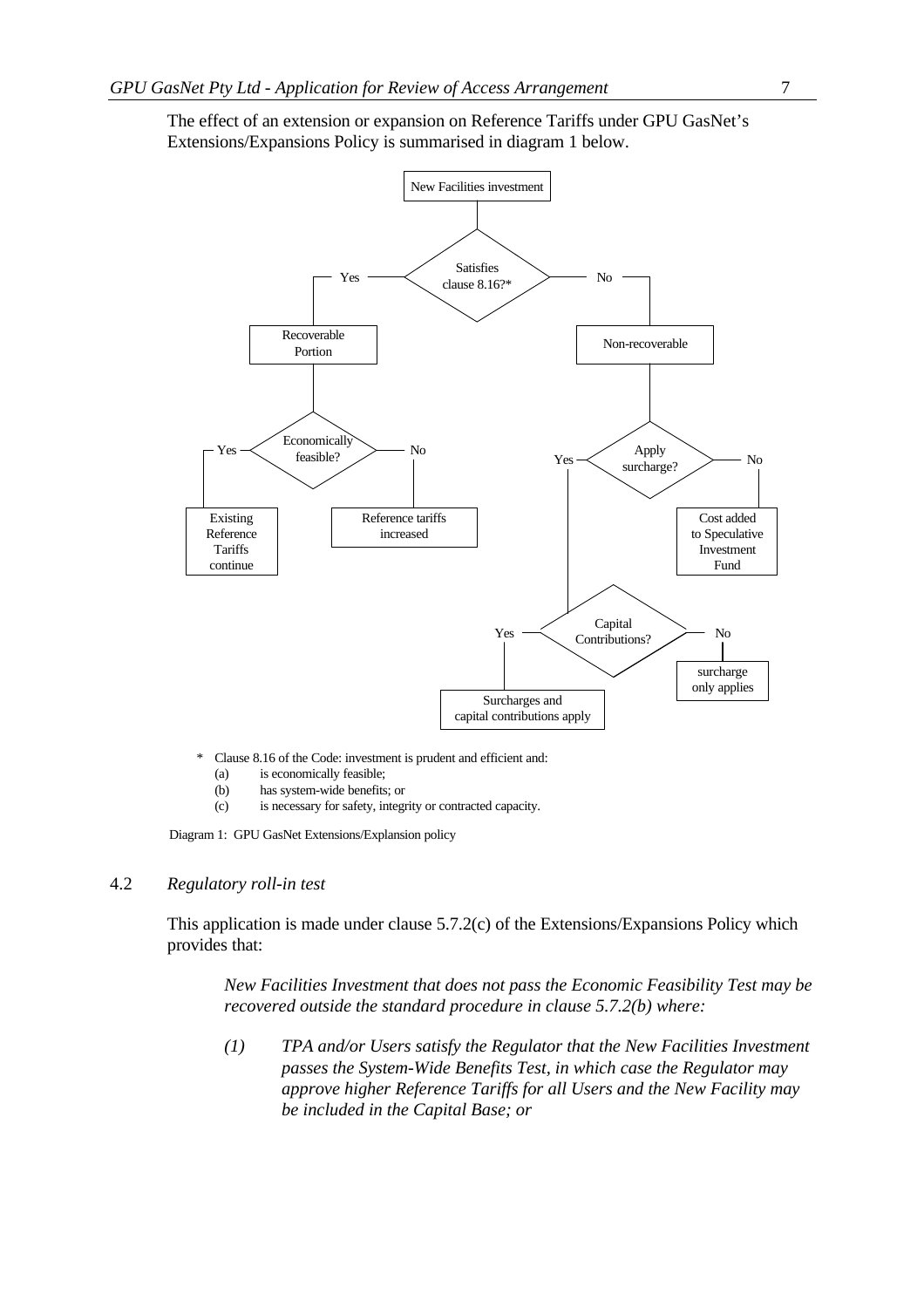*(2) the New Facility is able to be included in the Capital Base on grounds that it is necessary to maintain the safety, integrity or contracted capacity of the Reference Services.*

The elements of these tests and the reasons that GPU GasNet considers the System-Wide Benefits Test is satisfied are discussed in sections 5 and 6 below.

# 4.3 *Tariffs*

The Extensions/Expansions Policy does not prescribe the tariff structure to apply in the event of a roll-in to the Capital Base. Therefore, subject to the overall requirements of the Code, GPU GasNet has flexibility in structuring the changes to the Reference Tariffs to accommodate the changes to the Capital Base.

As discussed in detail in section 7.2 below, there are at least three methods by which this change to the Capital Base could be reflected in the Reference Tariffs.

# • **Option 1:**

The full cost could be recovered in a very short period (say 12 months), reflecting the immediate system security benefits (ie critical support during the gas supply emergency in 1998 and security against uncertainty of supply in winter 1999 - refer section 6.4 below).

# • **Option 2:**

The full cost could be recovered over the remainder of the initial regulatory period (ie ending on 31 December 2002), again reflecting the immediate system security benefits.

## • **Option 3:**

The cost could be recovered over the depreciation life of the Interconnect Assets, in recognition of the ongoing system security and competition benefits provided by those facilities.

## 5 **New Facilities**

## 5.1 *New Facilities Investment*

In order for the capital cost of the Interconnect Assets to be included in the Capital Base and for the Reference Tariffs to be adjusted, it must first be established that the Interconnect Assets fall within the scope of New Facilities Investment.

New Facilities Investments is defined in section 8.16 of the Code as the amount of the actual capital cost incurred in constructing the New Facilities for the purpose of providing **Services** 

GPU GasNet considers that the Interconnect Assets fall within the definition of New Facilities Investment.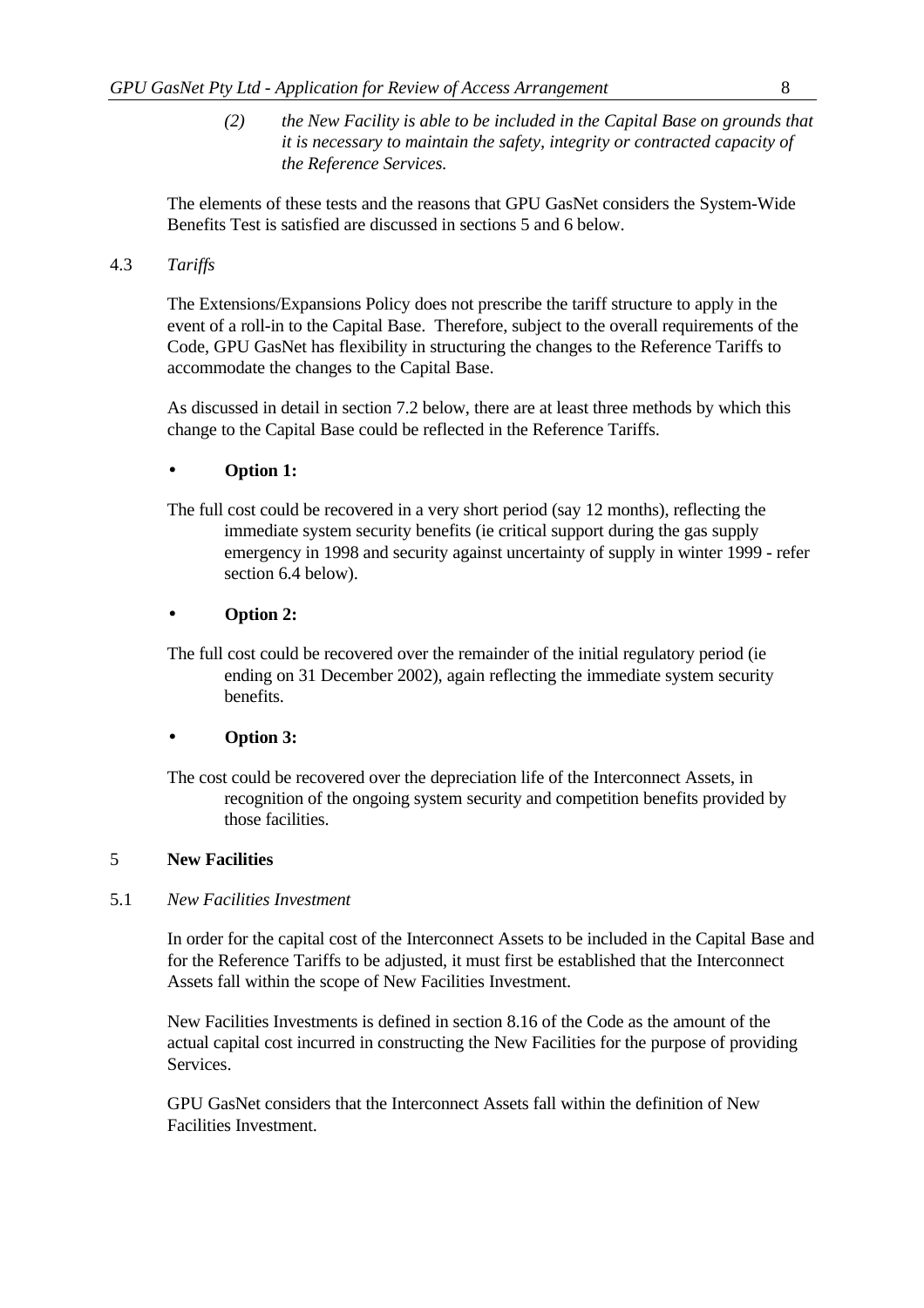#### 5.2 *New Facilities*

The phrase "New Facilities" is defined in the Code as an extension, or expansion of the capacity of, a Covered Pipeline which is to be treated as part of that Covered Pipeline in accordance with the Extensions/Expansions Policy. The Interconnect Assets are part of the Covered Pipeline. In particular:

- (a) under clause 5.7.1(f) of the Access Arrangement, the Interconnect Pipeline is, in effect, deemed to be Covered as part of the Principal Transmission System; and
- (b) under clause 5.7.1 of the Access Arrangement, the Springhurst Compressor and the Valves, as "expansions"<sup>7</sup>, are Covered as part of the Principal Transmission System.

#### 5.3 *Actual capital cost*

The phrase "actual capital cost" is not defined in the Code. GPU GasNet considers that "actual capital cost" includes:

- (a) all amounts paid to third parties for the supply of materials for and the construction of the New Facility;
- (b) all amounts paid to third parties relating to planning, design and permitting of the New Facility;
- (c) additional internal costs relating to the development of the New Facility; and
- (d) an allowance that reflects the capitalisation of a reasonable return on costs incurred in relation to the New Facility for an efficient construction period $8$ .

The actual capital cost of the Interconnect Assets was \$42.6m. Details of these costs are set out in the Supplementary Access Arrangement information (**Annexure 3**).

#### 6 **Roll-in to Capital Base**

Assuming the cost of the Interconnect Assets falls within the scope of New Facilities Investment, the ability of GPU GasNet to roll-in that as part of its Capital Base under clause 5.7.2(c) of the Access Arrangement depends on a series of tests.

#### 6.1 *The Economic Feasibility Test*

l

Under clause 5.7.1(a) of the Access Arrangement, if the New Facilities Investment satisfies the Economic Feasibility Test, then the New Facility is included in the Capital Base and is charged at the Reference Tariff. GPU GasNet considers that the Interconnect Assets (either individually or in aggregate) do not satisfy the Economic Feasibility Test.

The Economic Feasibility Test is satisfied if the anticipated incremental revenue from the New Facility<sup>9</sup> exceeds the New Facilities Investment.

 $7$  "Expansion" is defined in the Access Arrangement to include upgrading the capacity of a transmission pipeline by adding new plant or equipment.

<sup>8</sup> The inclusion of such amounts was approved by the Commission in its final determination - ACCC final decision, n.50, page 27.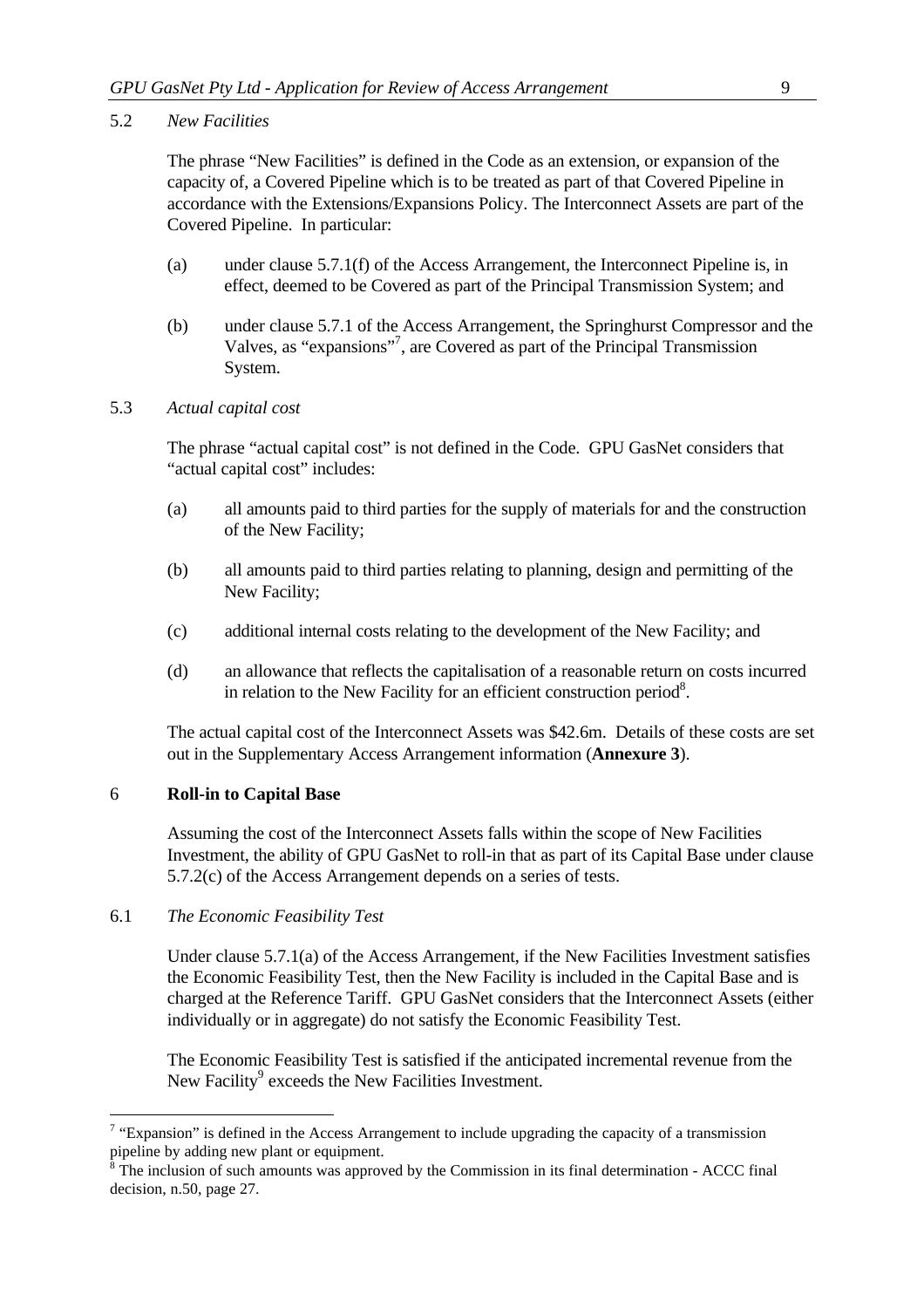The application of this test creates a number of ambiguities in relation to the GPU GasNet tariff structure.

## (a) *Straightforward application*

The Economic Feasibility Test is easily applied in circumstances where:

- (i) an extension is made to a pipeline that charges a distance based tariff (and therefore the tariff automatically extends to any extension to the Covered pipeline); or
- (ii) an expansion of the pipeline results in a debottlenecking such that, under the existing Reference Tariff regime, the additional revenue resulting from the increase throughput is sufficient to cover the cost of the New Facility.
- (b) *Zonal system*

However, the Economic Feasibility Test is difficult to apply where, as in the case of the GPU GasNet System, a zonal tariff model applies and (in relation to the Interconnect Assets) the relevant expansion of capacity may not result in increased throughput. In addition, there is no injection charge at Culcairn or Barnawartha and therefore there would be no additional injection charges.

Despite the obvious benefits of the Interconnect Assets in relation to increased competition (refer section 6.6) and system security (refer section 6.4), there is no reasonable assurance that GPU GasNet will actually generate additional revenues from the Interconnect Assets under the current tariff arrangement (ie. in the absence of a new zonal tariff for the Interconnect Pipeline). In particular:

- (i) there is currently no Reference Tariff for the use of the Interconnect Pipeline;
- (ii) it is unclear whether there will be any additional throughput in the GPU GasNet System as a result of the Interconnect Assets because:
	- (A) if the Interconnect Assets are used for system security reasons, they are simply replacing gas which should be flowing on another part of the system; and
	- (B) gas "transported" through the Interconnect Pipeline may be sold by means of swap arrangements and therefore have no effect on the actual physical throughput;
- (iii) the existing tariffs for the Principal Transmission System already assume flows of 3 PJ south to north and 5 PJ north to south annually through the Interconnect Pipeline and therefore the materialisation of these flows will not result in any additional revenue for GPU GasNet<sup>10</sup>; and

-

 $9$  Presumably, in circumstances where there is no adjustment to the Reference Tariffs.

<sup>&</sup>lt;sup>10</sup> Indeed, GPU GasNet takes the risk that, if these flows do not materialise, its actual revenues will be lower than anticipated.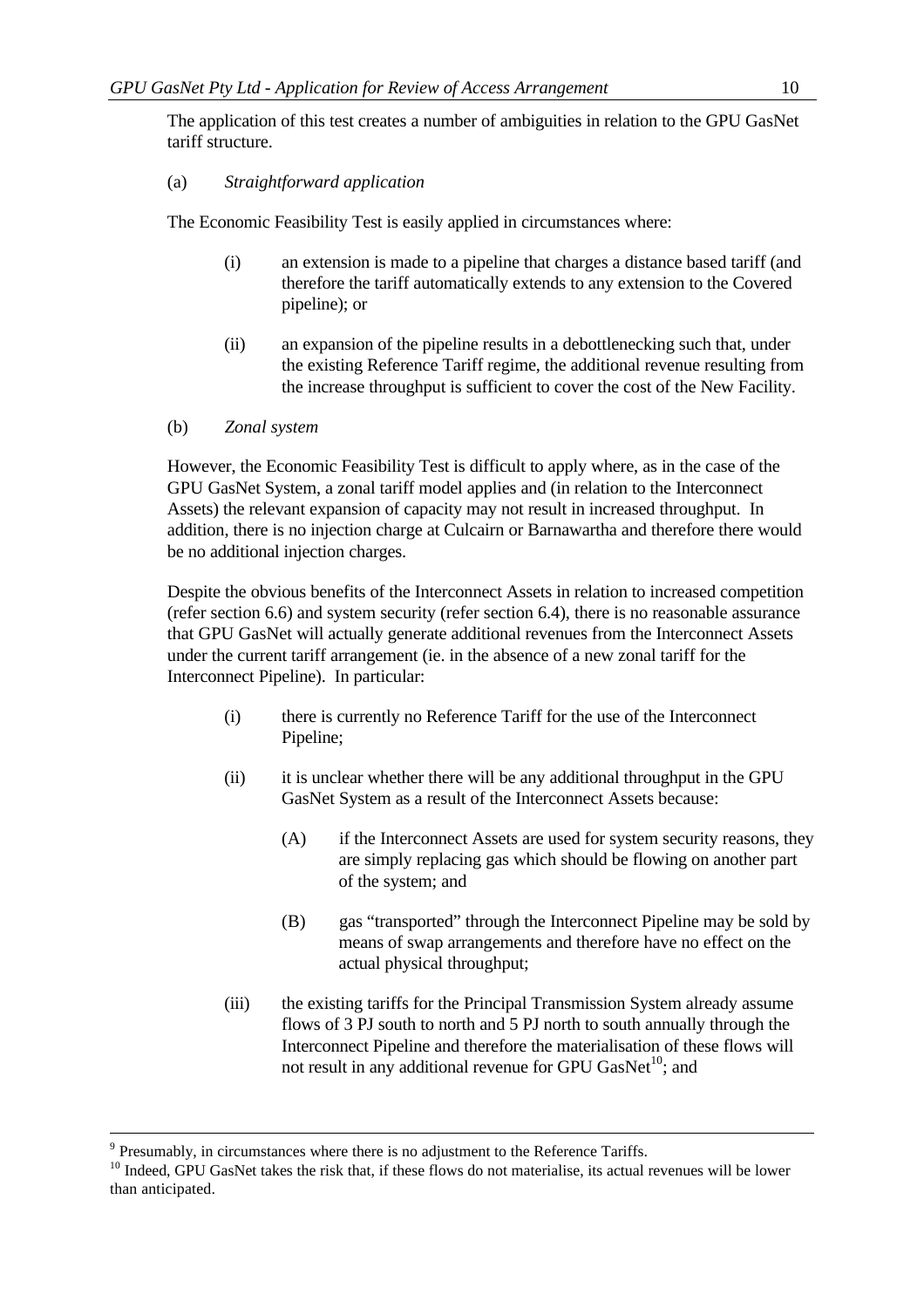(iv) as a result of the tariff control formula applying under the Access Arrangement, there will be no net increase in GPU GasNet's revenue as the Interconnect Assets will not be satisfying any additional unmet demand (ie. because supplies from Longford are capable of meeting current forecast demands and those demands have already been included in the determination of GPU GasNet's existing tariffs).

## 6.2 *Standard procedure*

If the Economic Feasibility Test is not satisfied, then the standard procedure under the Extensions/Expansions Policy is for:

- (a) the portion of the New Facility that does satisfy the Economic Feasibility Test to be rolled in to the Capital Base; and
- (b) the portion of the New Facility that does not satisfy the Economic Feasibility Test to be recovered by means of one or more of:
	- (i) a Surcharge;
	- (ii) Capital Contributions; or
	- (iii) a Speculative Investment Fund.

However, GPU GasNet considers that the standard procedure does not apply, because the Interconnect Assets satisfy the requirements of clause 5.7.2(c) of the Access Arrangement. In particular, the Interconnect Assets pass the System-Wide Benefits Test.

## 6.3 *The System-Wide Benefits Test*

The System-Wide Benefits Test is defined in the Access Arrangement as, subject to clause 8.16(a) of the Code<sup>11</sup>, the Regulator being satisfied that a New Facility has system wide benefits which justify the approval of a higher Reference Tariff for all Users.

Little guidance is provided in the Code as to the application of this test. In particular, the concept of "System-Wide Benefits" has not been defined. Given this ambiguity, GPU GasNet considers that interpreting this test in light of the objectives of the Code involves a number of key elements.

- (a) The test is an objective one and requires the Regulator to form a reasonable view based on the information available.
- (b) The assessment must be based on information that was available and expectations that could reasonably be made at the time the relevant investment was committed to. If the New Facilities satisfy the System-Wide Benefits Test at the time a service provider committed to installing them, then that conclusion should not be altered by any subsequent events.
- (c) The Code is silent as to for whom the benefits should accrue. GPU GasNet considers that the accompanying words "System-Wide" suggest that a broad

 $11$  The "Prudent Investment" test, refer section 6.8 below.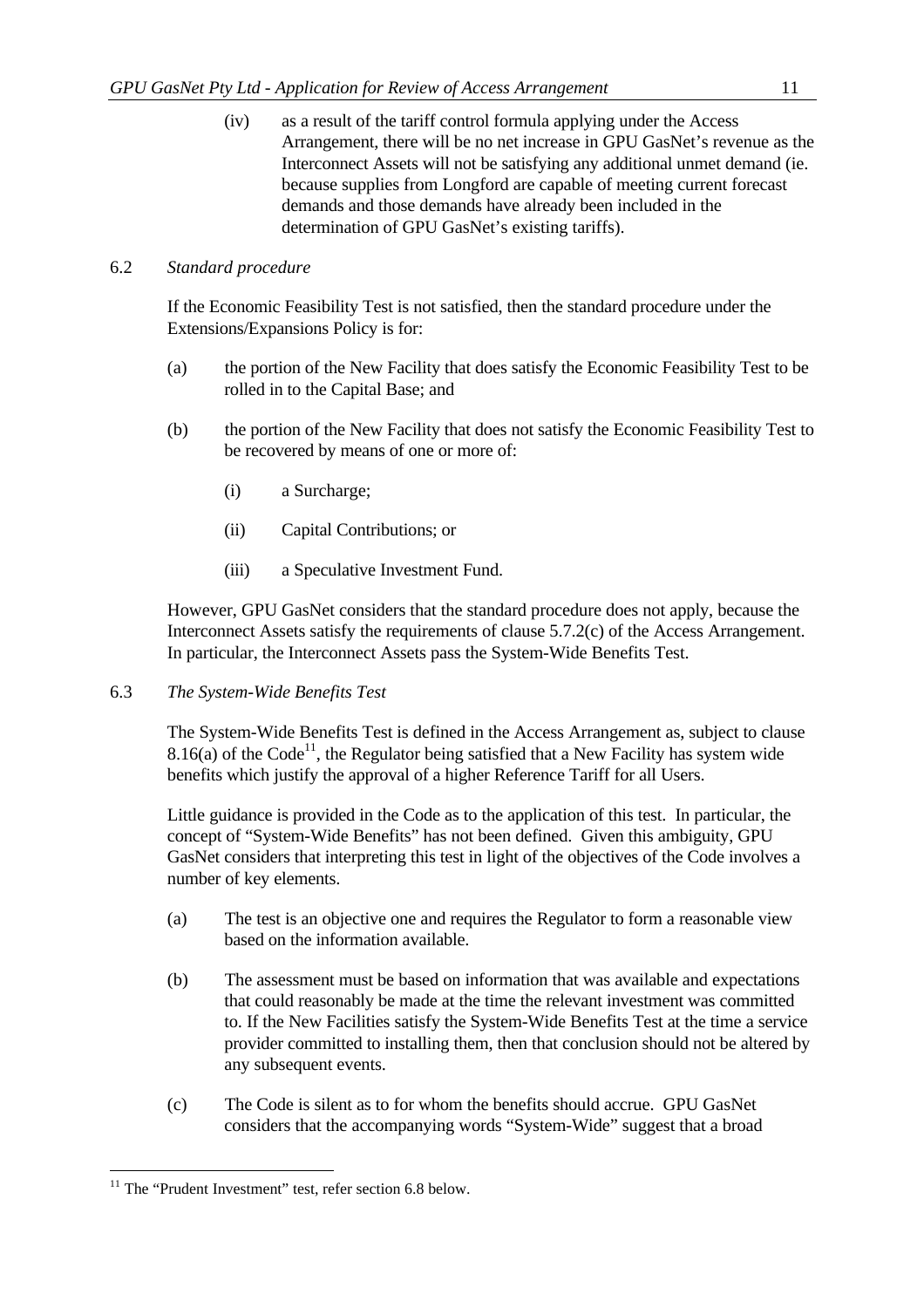definition should be adopted, namely that there should be benefits for a substantial portion of the customers whose gas is transported through the relevant system.

- (d) Similarly, the concept of "Benefits" should be given a broad interpretation and should include benefits such as:
	- (i) enhanced system security (for example, a reduced risk of system collapse or other dangerous events);
	- (ii) enhanced system reliability (for example, the ability of the system to perform reliably during periods of peak demand); and
	- (iii) enhanced competition (for example, introducing a new source of gas which is likely to provide benefits to customers in the form of greater price or service competition).
- (e) Finally, in order to "justify" the approval of a higher Reference Tariff for all users, the Commission must be satisfied that the benefits expected to flow from the New Facilities outweigh the costs of the increased tariffs. Generally, this will involve an economic assessment. However, in some cases (for example New Facilities which increase competition), it may be difficult to quantify these benefits.

GPU GasNet considers that the Interconnect Assets satisfy these requirements. In particular, they provide enhanced system security and increased competition.

6.4 *System-wide benefit - enhanced system security*

In considering the system security benefit, three aspects need to be considered:

- the benefit provided during the gas supply emergencies in 1998;
- the system security benefit provided in Winter 1999; and
- ongoing system security benefits.

These are discussed in turn below.

(a) *1998 emergencies*

The Interconnect Pipeline provided direct system security benefits during the gas supply emergency in Victoria in 1998.

The Longford fire and explosion led to complete failure of supply from Longford for two weeks. The only source of supply during this period came from the limited reserves of LNG storage and from New South Wales through the Interconnect Pipeline. Estimates of the economic cost to Victoria of this emergency have not been finally collated, but preliminary estimates put the cost at approximately \$1 billion $12$ .

During the supply failure, supplies from New South Wales flowed through the Interconnect Pipeline and there was no need to curtail withdrawals by critical loads such as nursing

<sup>12</sup> *Australian Financial Review* 5 October 1998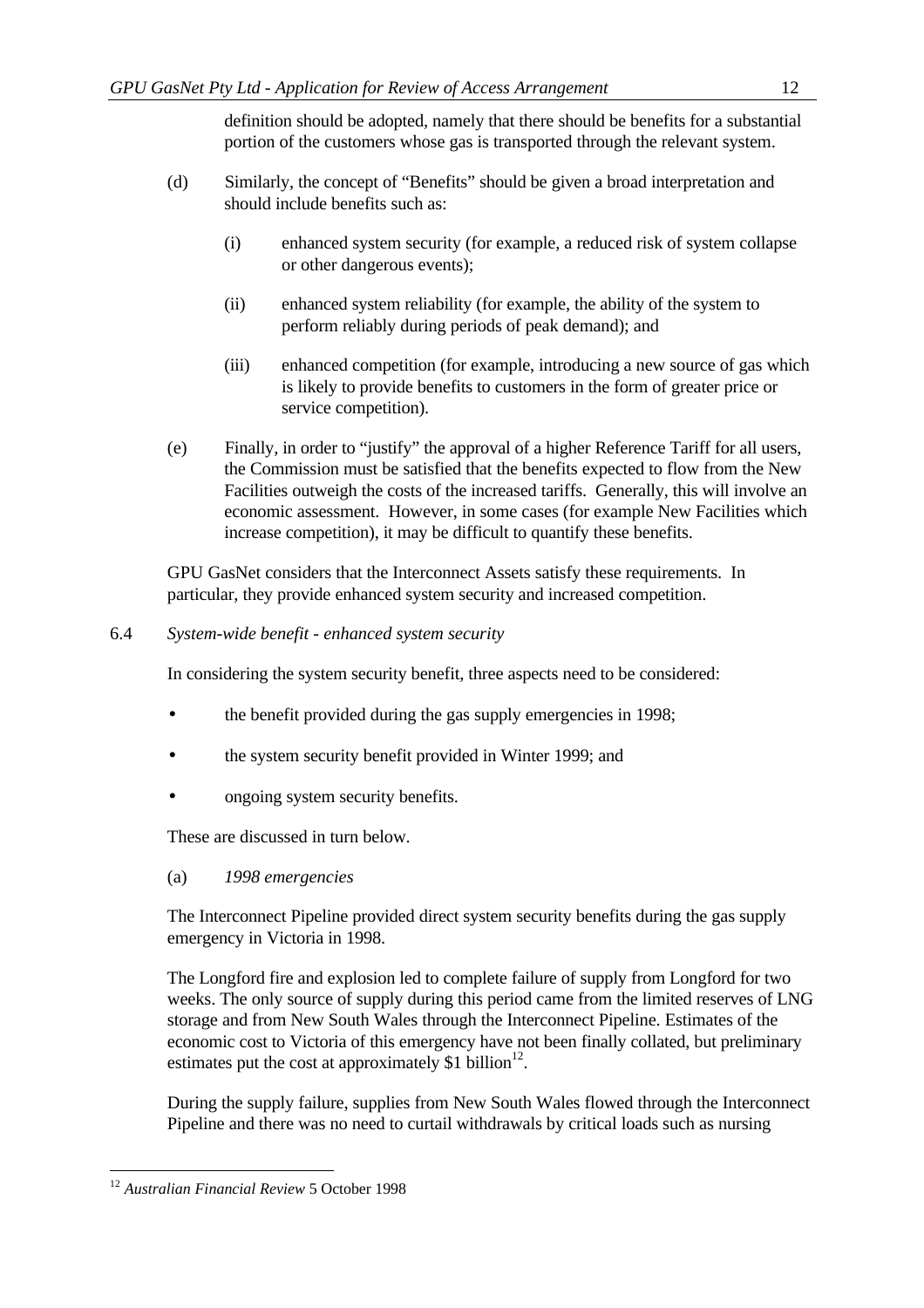homes and hospitals. It is likely that, if the Interconnect Pipeline had not been in place, then some or all of these critical loads would have been curtailed.

In addition, the existence of the Interconnect Pipeline meant that the risk of a total system collapse was more easily avoided. If the Victorian transmission and distribution system had been exhausted (for example by critical loads or by persons breaching curtailments orders), then there would have been a significant risk that air would have entered the distribution system and, as a result:

- (i) created a potentially explosive mix of air and gas in the system; and
- (ii) triggered a much longer shutdown of the system, as the air would need to be "purged" from the system in an operation that could have taken several months. The existence of additional supplies through the Interconnect Pipeline served to reduce the risk that an exhaustion of the system would occur.

## (b) *1999 system security planning*

As discussed in detail in the VENCorp Paper (**Annexure 5**), the Springhurst Compressor and the Valves, along with the Interconnect Pipeline and the Young and Bulla Park compressors, formed the key links in the MMAP. Following the Longford fire and explosion in 1998, this Program was developed to provide additional security of supply for winter 1999 in light of the possibility that gas production at Longford would not return to full capacity before the peak demand in winter 1999.

The Longford fire and explosion destroyed a substantial part of Esso's Gas Plant No. 1 at Longford and associated infrastructure. In those circumstances, it was unclear what capacity would be available from Longford during Winter 1999. Therefore, the MMAP was designed to secure additional gas from sources other than Longford.

The necessity for the MMAP was illustrated by the fact that as late as June 1999, Esso was not in a position to guarantee that gas supplies would be restored to sufficient levels $^{13}$ .

The Springhurst Compressor, in conjunction with the Interconnect Pipeline, the Young and Bulla Park Compressors and the Valves provided an additional 92 TJ of capacity to ship gas from Moomba to Melbourne during Winter 1999. Given the uncertainty associated with supply from Longford following the Longford fire and explosion, the Springhurst Compressor and Valves provided a critical element of the planning for system security for Winter 1999. As such, the system security benefits of the Springhurst Compressor and Valves (and the Interconnect Pipeline) were established in the planning for Winter 1999.

## (c) *Ongoing system security benefits*

l

GPU GasNet considers that the system security benefits of the Interconnect Assets demonstrated during the 1998 gas supply emergency and the planning for system security in Winter 1999 are sufficient in isolation to justify a roll-in to the GPU GasNet Capital Base. However, the Interconnect Assets also provide ongoing system security benefits.

<sup>13</sup> "*Gas supply not certain says Esso*", *The Age*, 12 June 1999, News page 5.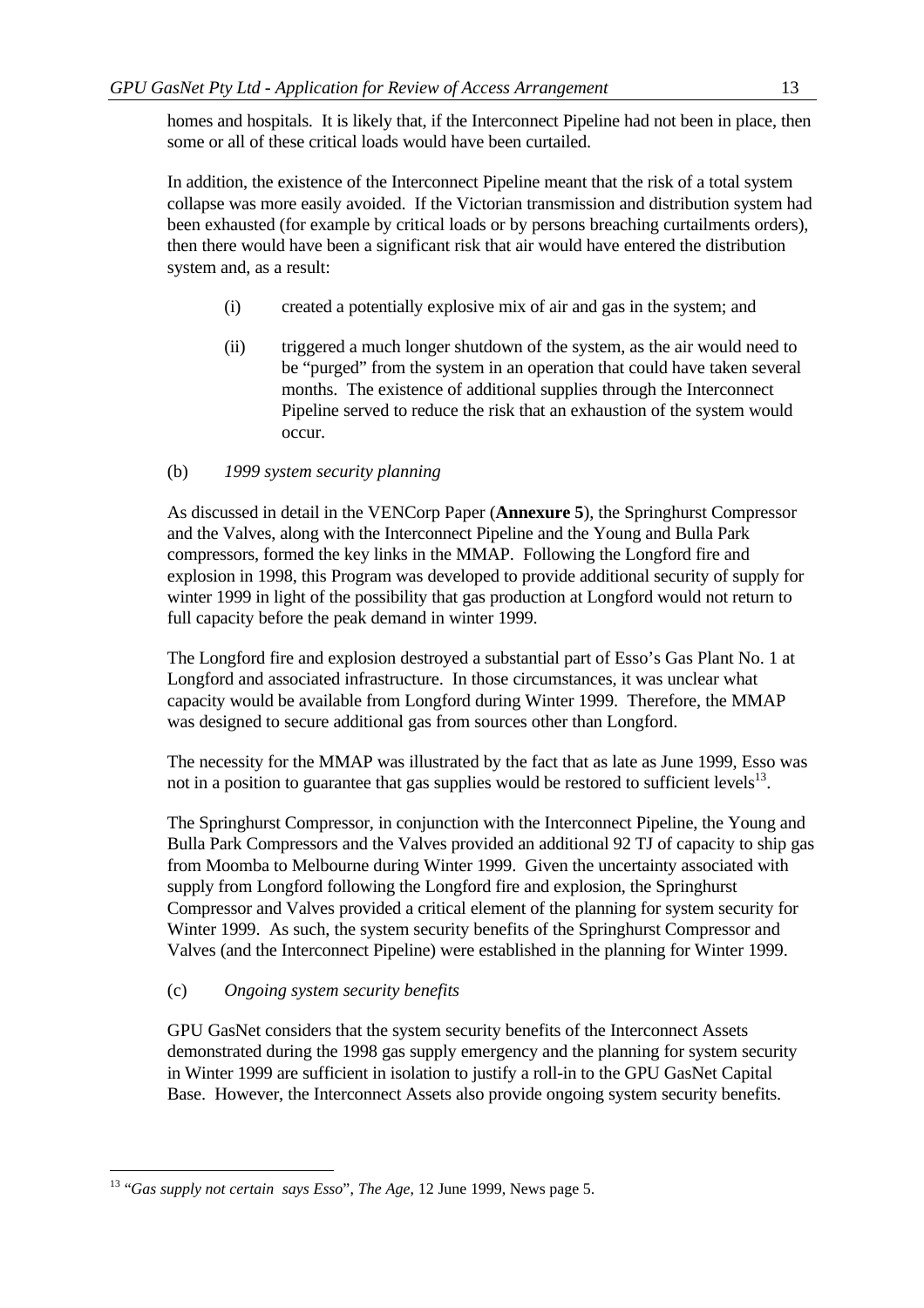The Victorian gas transmission and distribution system has been designed on the basis that if there is a serious failure of transmission or supply, then the LNG reserves will be utilised to feed the system (and therefore avoid total system collapse) until all relevant valves can be closed. However, the flows through the Interconnect Pipeline provide a significantly greater safety margin.

The Springhurst Compressor and Valves augment the capacity of the Interconnect Pipeline and further reduces the threat of supply emergencies in Victoria. However, the Interconnect Assets also provide a degree of flexibility which substantially increases their value to Victoria. For example the Springhurst Compressor can be relocated in a relatively short time to other parts of the network to boost supply where it is needed. The Valves improve the control of the system and enable VENCorp to deliver gas under a wide range of contingencies.

In addition, the Interconnect Assets provide a means to relieve congestion on days of peak system demand. This will lead to lower levels of congestion uplift under the MSO Rules and ultimately provides benefits to all consumers. In particular, given the finely balanced nature of the gas transmission system and supply arrangements at times of peak demand, the Interconnect Assets will provide an additional means to deal with surprise events.

The Interconnect Assets will supplement the supply capacity expected to be provided by underground storage. The Interconnect Assets enhance system security by providing access to an additional source of supply in the event of supply problems at the underground storage, depletion of underground storage or in the event of pipeline failures from the underground storage.

The EGP, which is expected to be operational after the winter of 2000, will provide only limited system security support for Victoria. This is because the EGP is designed primarily to ship gas from Bass Strait to Wilton, Sydney. For north-flowing gas a compressor will be located at Longford. For south-flowing gas the pipeline would lack compression between Young and Longford, a distance of 1,020 km. At this stage, GPU GasNet is not aware of any intention by Duke to connect the EGP to the GPU GasNet system, nor to configure the EGP compressor at Longford for reverse flows.

The deliverability of the EGP is limited in comparison to the Interconnect Pipeline by the available capacity of the EAPL system<sup>14</sup>, and by the greater distance from Moomba to Melbourne via Wilton and Longford (2,220 km), as compared to the shorter Interconnect Pipeline route (1,570 km). The greater distance means that capacity is limited and that the time to deliver gas from Moomba will be significantly greater. This would be an important issue when immediate system support is required in an emergency. A further point of comparison between the EGP and the Interconnect Assets is the location of the injections into Victoria. The EGP would inject at Longford (if a connection was available) whereas the Interconnect Assets inject gas from the north. Therefore, unlike the Interconnect, the EGP could not provide system security if there was a failure of the main supply pipeline from Longford into Melbourne.

#### 6.5 *Valuing enhanced system security*

<sup>&</sup>lt;sup>14</sup> The EAPL system can carry a greater quantity of gas from Moomba to Young than from Moomba to Wilton, owing to the shorter transportation distance. The capacity to Wilton is also more subject to the prevailing demand in Sydney than is the capacity from Moomba to Young.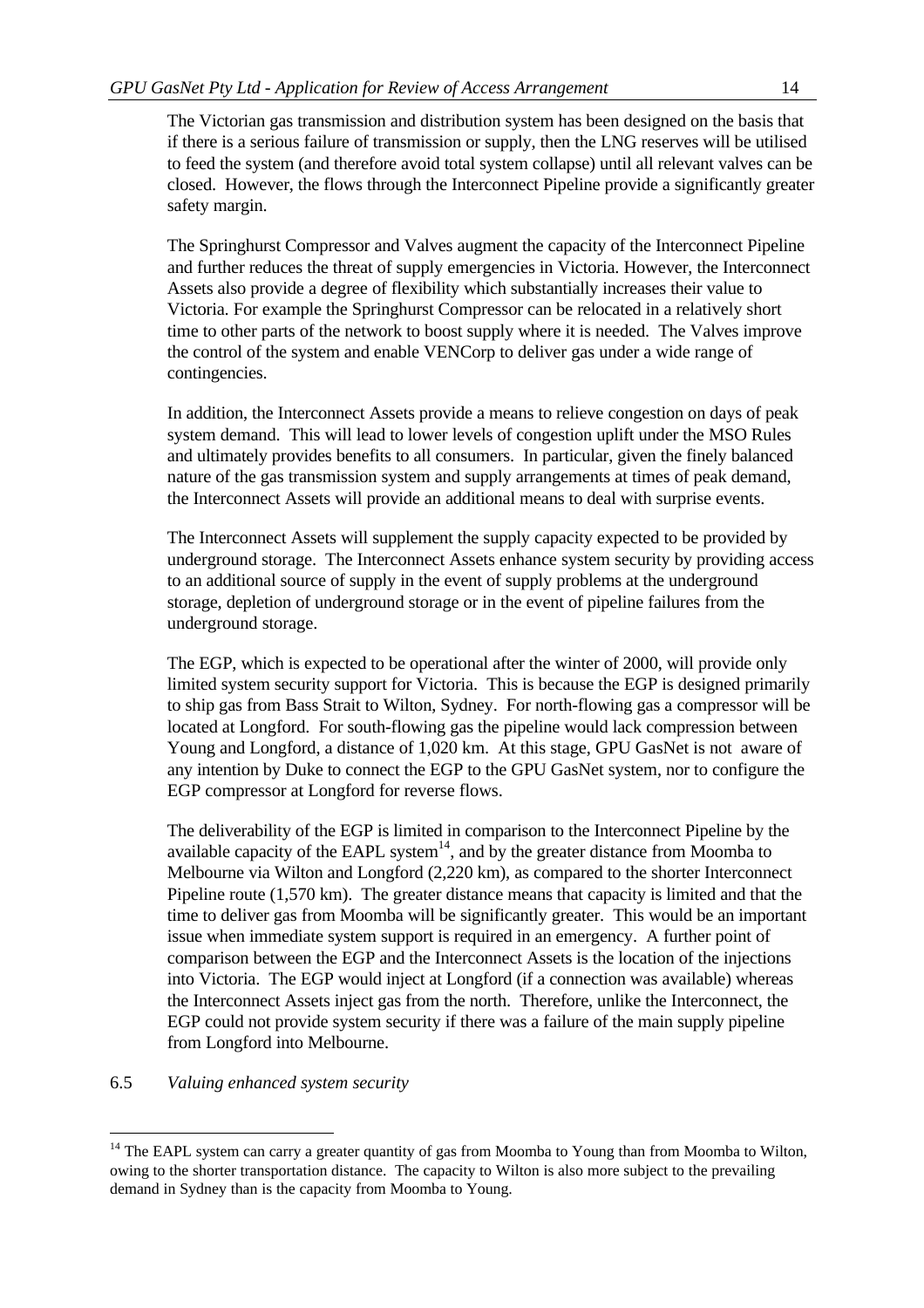The VENCorp paper (**Annexure 5**) attests to the increased flows into the Victorian market which were attributable to the availability of the Interconnect during 1998 and which will be available in 1999 due to the MMAP. These are:

- 35 TJ/d north to south into Victoria through the Interconnect pipeline available in 1998; and
- a further 57 TJ/d north to south into Victoria attributable to the MMAP available in Winter 1999.

In valuing system security, a number of issues need to be considered.

(a) *Theoretical calculation of system security value*

The value of enhanced system security in any year can theoretically be calculated from:

# $SSV = O X V X P$

where:

 $SSV =$  system security value

- $Q =$  quantity of additional system security provided (refer paragraph (b) below)
- $V =$  value of lost load avoided (refer paragraph (c) below)
- $P =$  probability of additional security being utilised (refer paragraph (d) below)

Few of these items can be precisely defined. However, as discussed below, indications are available for each which allow an assessment of system security benefit provided by the Interconnect pipeline in 1998 and potentially provided by the Interconnect Assets in Winter 1999.

## (b) *Quantity of additional system security*

The quantity of system security provided by the Interconnect and the MMAP can be reasonably defined. They are:

- (i) 35 TJ/day for the Interconnect Pipeline; and
- (ii) an additional 57 TJ/day by the MMAP.

# (c) *Value of Lost Load Avoided*

The Value of Lost Load (VoLL) in the Victorian gas market is intended to be a measure of the cost of non-supply, or curtailment. The MSO Rules (clause 3.2.4a) describes VoLL as:

"*If hourly injections and withdrawals of gas … imply that curtailment would have occurred in a pricing zone in a trading interval… the market price for that pricing zone and that trading interval is VoLL*."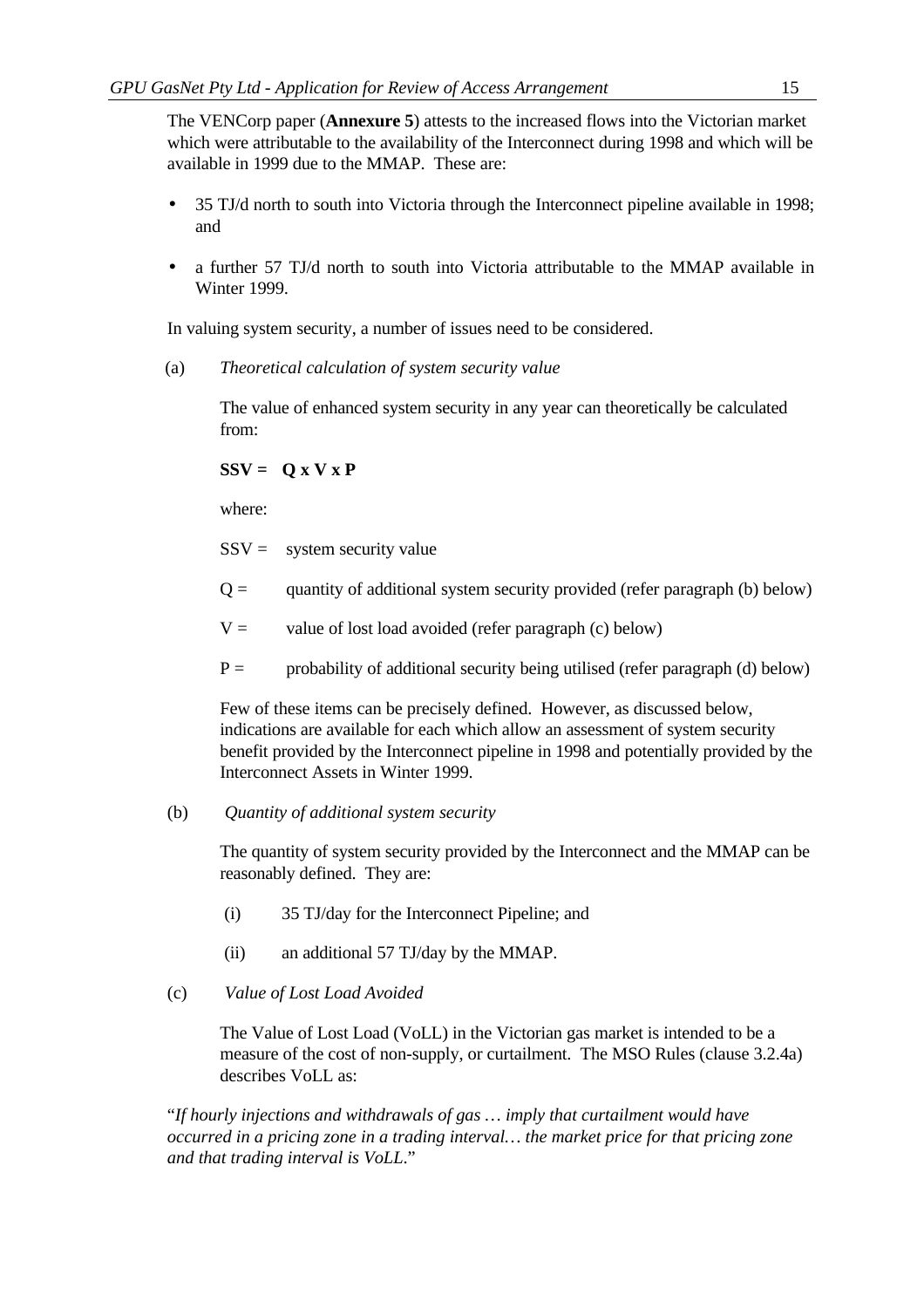VoLL in the MSOR is set at \$800/GJ. However, the actual setting of VoLL in both the gas and electricity markets has been rather arbitrary. There have been arguments made in both markets that VoLL has been set too low, reflecting negotiated outcomes to limit price exposure in a relatively immature market, which does not encourage additional system security. The Commission has required that the gas market VoLL be reviewed within 12 months of gas market operation and then every two years. For the sake of this application, GPU GasNet will assume that the VoLL is appropriately set at \$800/GJ.

However, VoLL is intended to be utilised for only relatively short periods. Over a longer term, customers and retailers have the chance to adapt to circumstances. As was seen during the gas supply emergency following the Longford fire and explosion, when faced with gas curtailment, some individuals and businesses managed to switch fuels or appliances and others changed behaviour. Of course, most could not do this.

A more appropriate measure of the cost of longer-term interruption should be set through the Administered Price Cap (APC) measures in the MSO Rules (clause 6.7). These allow for market suspension during periods of force majeure or emergency, with market pricing at the APC.

The APC is set according to clause 6.7.1:

"*After consulting Market participants, VENCorp must develop, authorise and publish and may from time to time in accordance with the public consultation procedures vary an administered price cap …*"

GPU GasNet understands that the APC has been set at \$80/GJ.

A value of avoided lost load of between \$80/GJ (APC) and \$800/GJ (VoLL) appears reasonable for system benefit evaluation. For longer term curtailments, when adaptation by consumers is more likely, use of the lower value would appear more appropriate. For shorter term interruptions, or those which are difficult to foresee or plan, the higher value should more closely approximate the cost to consumers.

GPU GasNet has not included within these calculations the long-term cost to the gas industry of uncertainty about the possibility of gas shortages in Winter. Available evidence suggests that further disruptions in winter 1999 would have seriously undermined consumer confidence and further dampened appliance purchase trends.

#### (d) *Probability of utilisation of system security*

The probability of utilisation of a system security benefit such as the Interconnect Assets is often very difficult to establish. It must be remembered that the probabilities must be assessed on the basis of decision making and likely consequences at the time when the decision to make the New Facilities investments was taken.

The Interconnect Pipeline provided actual benefit to the system of approximately 440 TJ during the period of gas curtailment following the Longford fire and explosion in 1998.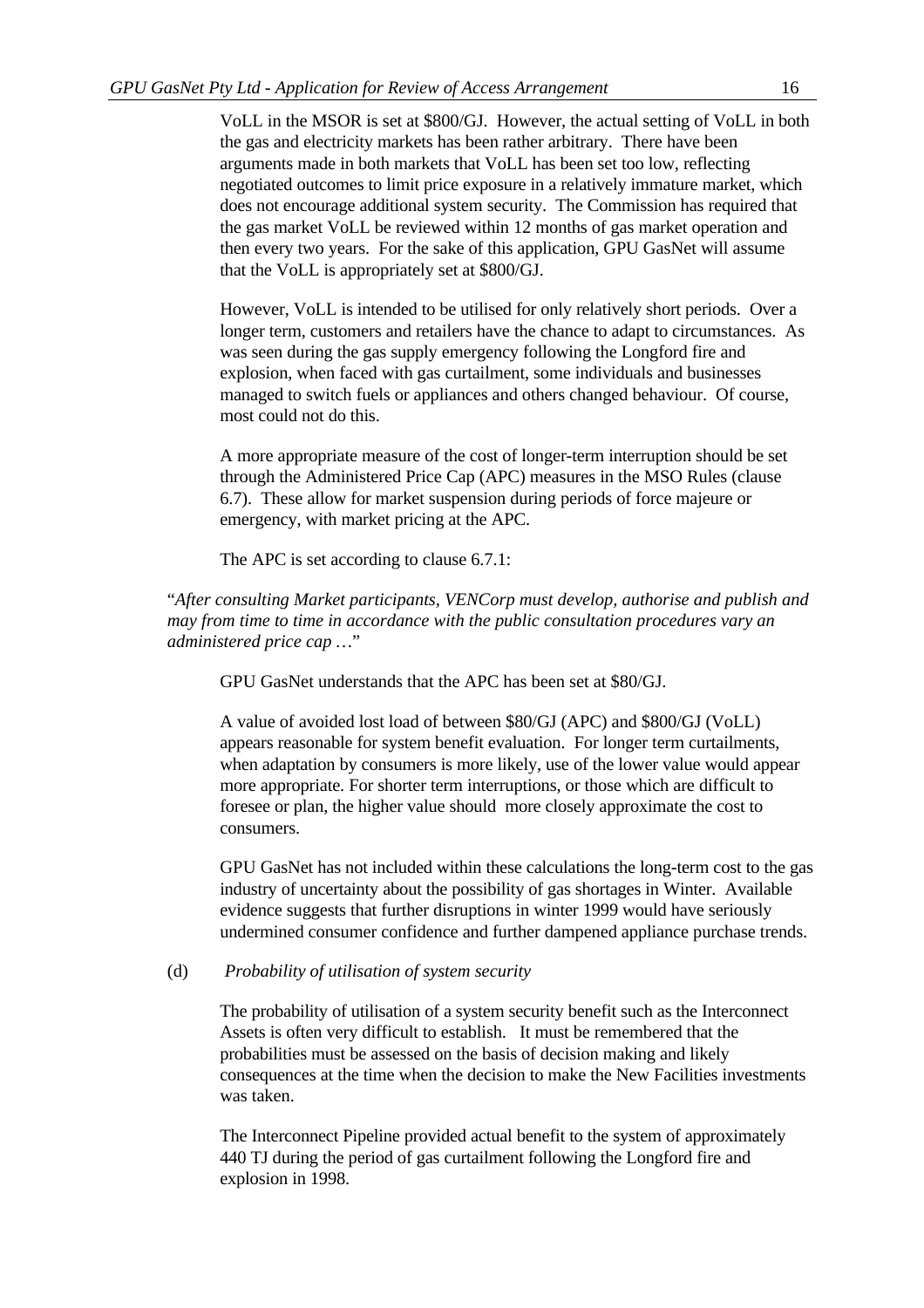Looking through 1998/1999 eyes, there was, as a result of the Longford fire and explosion, a material probability that the MMAP would be required to meet system gas needs during Winter 1999. As late as June 1999, Esso refused to provide assurances that contracted volumes would be available as required<sup>15</sup>.

Only at the end of June 1999 did Esso confirm that supplies would be sufficient to meet Victorian requirements in 1999<sup>16</sup>.

The merits of the system planning decisions associated with the MMAP cannot be re-assessed with hindsight. The applicable probability is that assessed at the time the decisions were made. GPU GasNet does not know what the actual probabilities of shortage of supply were when Winter 1999 planning contingency decisions were made and did not have direct access to the discussions with Esso. However, the probabilities were significant enough to cause the Victorian Government to require TPA to commit approximately \$100m to the MMAP plus additional amounts on the Southwest Pipeline.

(e) *System benefit of having the Interconnect pipeline during 1998*

Let us now apply the "SSV" formula to actual events. In 1998 the Interconnect Pipeline allowed 440 TJ of gas to be provided to support the system during the Longford emergency. The value of avoided curtailment can best be evaluated through use of the VoLL (ie. that each TJ of gas transported through the Interconnect during this period conferred system benefit of \$800,000). However, even if the value is set at the APC, 1/10 this amount, it is clear that the system benefit conferred by the Interconnect during winter 1998 outweighs the cost of the Interconnect Pipeline. As the Interconnect Pipeline was actually used, the probability (P) is 1.0.

Applying the formula  $SSV = Q \times V \times P$ , the value of system security (SSV) lies between the following extremes:

 $SSV = $352m$  (ie. 440 TJ x \$800,000/TJ); and

SSV = \$35.2m (ie. 440 TJ x \$80,000/TJ).

The total cost of the GPU GasNet portion of the Interconnect was less than \$20m. Therefore, the system security benefits of the Interconnect can be seen to have outweighed its total cost to Victoria during 1998 alone.

(f) *System benefits of the Interconnect Assets during Winter 1999*

According to the VENCorp paper (**Annexure 5**), when the Winter 1999 decisions were being made, it was expected that if Longford Gas Plant No. 1 was not repaired the projected usage of the Interconnect during a 1 in 2 winter would be between 3 and 4 PJ (say 3. 5 PJ) while the MMAP would add a further 3.9 PJ of usage.

Given that some supply would be available from Longford Gas Plants Nos 2 and 3 and from other contingency measures, the interruptions would have occurred only

<sup>&</sup>lt;sup>15</sup> Refer above.

<sup>16</sup> *The Age*, 29 June 1999, p1, 8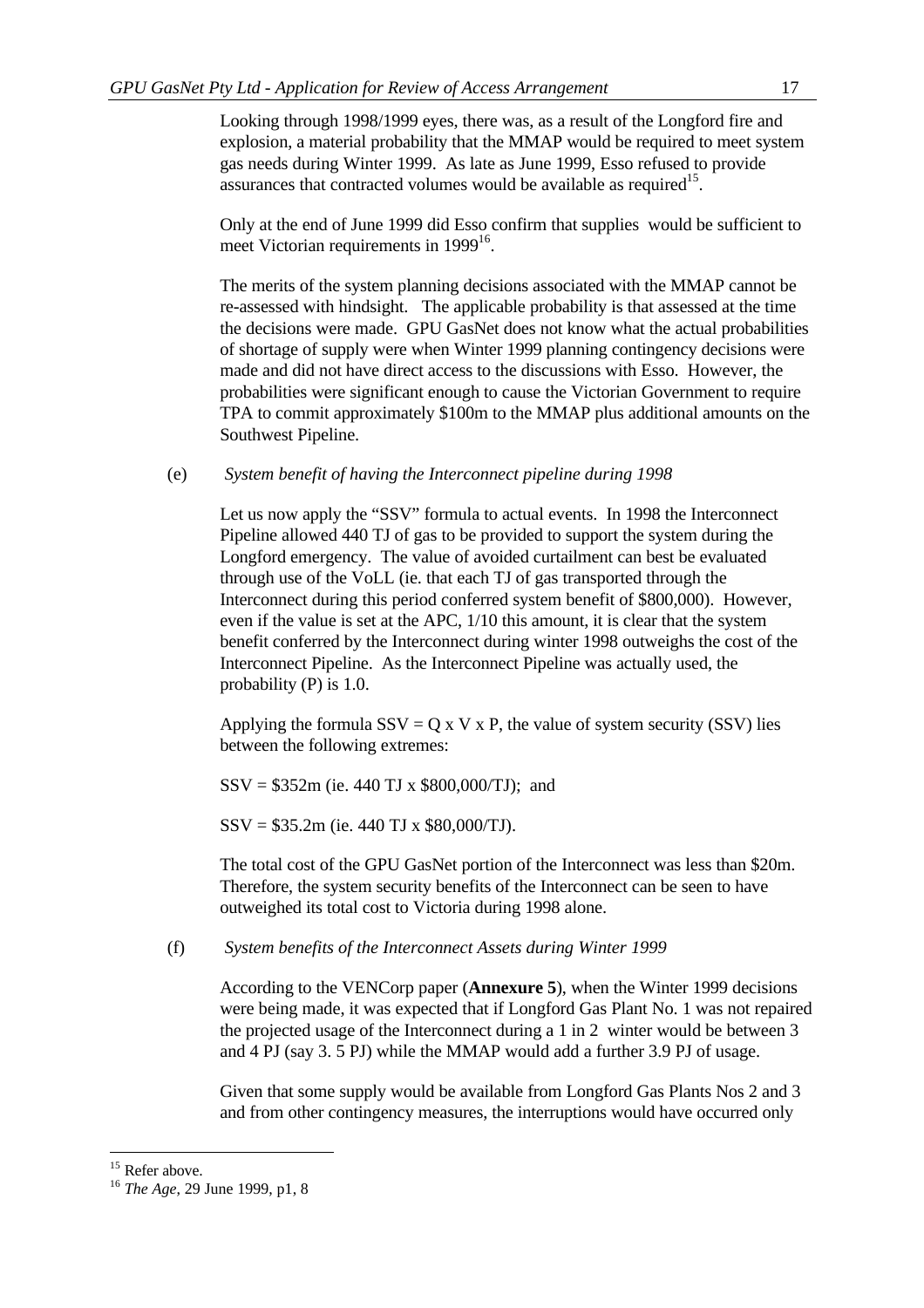on peak days. Given the uncertainty associated with both the timing and duration of such curtailments and the consequent difficulty of adapting to them, the value of the curtailed load would likely lie closer to \$800/GJ than to \$80/GJ (see section 6.5(c) above).

Even at an APC value of \$80/GJ, this meant that if the MMAP was in place and Gas Plant No. 1 was not available, the system benefit would have been some \$590m  $(3500 \text{ TJ x } $80,000/\text{TJ}$  for the Interconnect + 3900 TJ x \$80,000/TJ for the MMAP).

The probability (at the time) of Gas Plant No. 1 not being available is virtually impossible to assess in hindsight. However, at the time, there was much speculation about Esso not being able to meet commitments in Winter 1999, with opinion generally being that the likelihood of Esso achieving the required availability by mid 1999 ranged from a reasonable possibility to highly unlikely.

It appears reasonable to assume that the probability of significant shortfalls of supply from Longford at the time could have been expected to lie between 20% (ie a reasonably low probability that shortfalls would occur) and 80% (ie a high expectation that shortfalls would occur).

The range of system security benefit (SSV) attributable to the Interconnect Assets would reasonably, therefore, be expected to lie between the following extremes:

 $SSV = $4.7b ((3900 + 3500) TJ x $800,000/TJ x 80\%);$  and

 $SSV = $118m ((3900 + 3500) TJ x $80,000/TJ x 20%).$ 

For the individual assets the estimated range of values of system security benefits provided to Victorian consumers is:

- (i) \$56m to \$2.2b to attributable to the Interconnect Pipeline
- (ii) \$60m to \$2.5b to attributable to the MMAP enhancements.

The total cost of the Interconnect Pipeline and the MMAP was approximately \$100m. Of this, only the costs of the Interconnect pipeline (approximately \$20m) and the Springhurst Compressor and Valves (approximately \$21m) are to be borne by Victorian gas users. Even the lowest estimates of the ranges above suggest that the system security benefit of the Interconnect Assets in Winter 1999, both in aggregate and individually, more than equals the cost of the assets.

It is likely that the actual benefit lies between the two extremes. Consequently, the costs paid by Victorian gas consumers for the Interconnect Assets are likely to be far exceeded by the benefits attributable to these assets in 1998 and 1999 alone.

(g) *Summary*

The system security benefits of the Interconnect Assets can be assessed by considering the value of lost load avoided in 1998 and during winter 1999. Although precise calculations of the benefits are not available, indicative estimates can be made.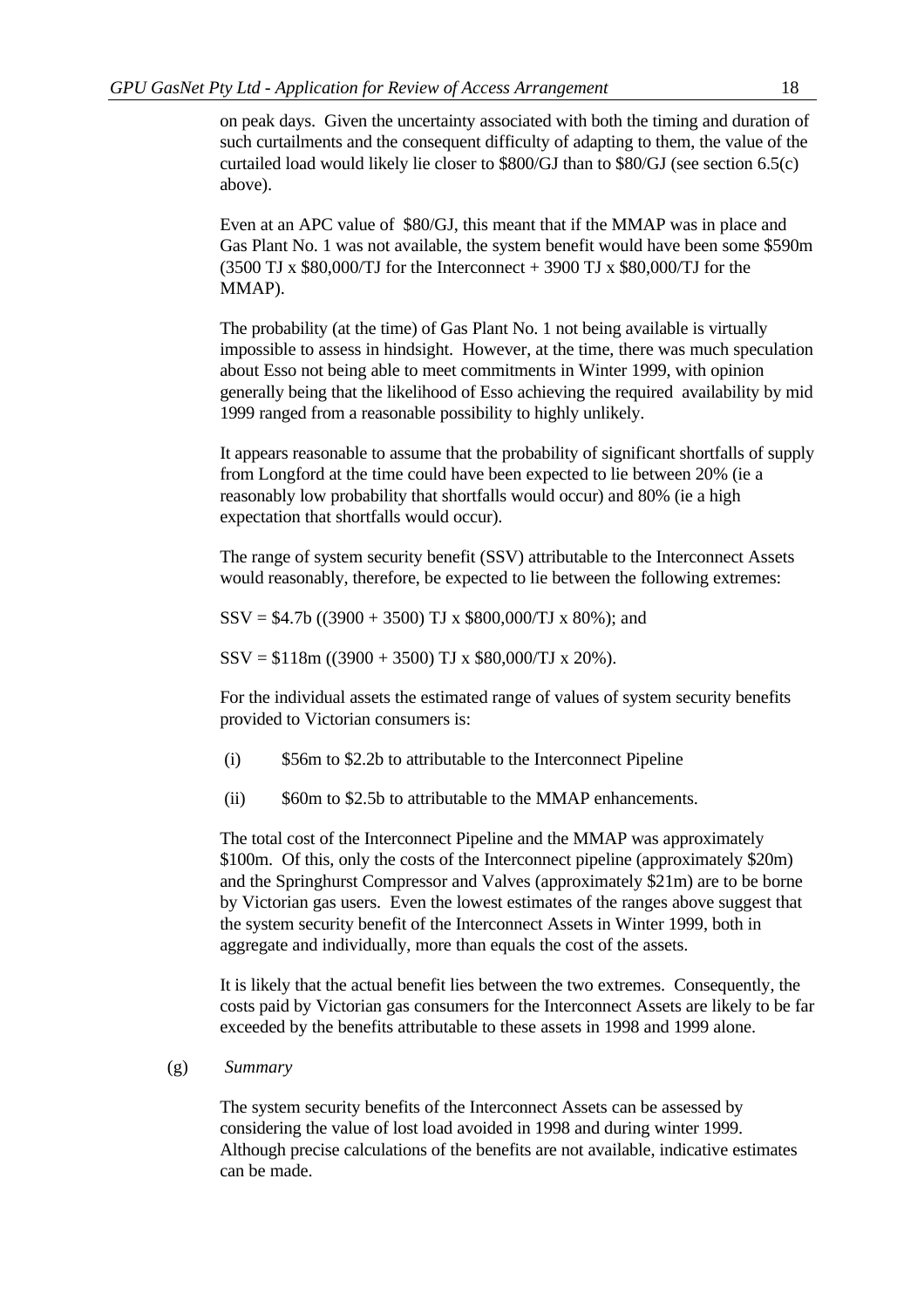The physical flows through the Interconnect Pipeline following the Longford fire and explosion in 1998 and forecast flows attributable to the Interconnect Pipeline and (incrementally) MMAP if the Longford Gas Plant No. 1 was not available by Winter 1999 are documented.

The value of load not curtailed is estimated to lie between \$800/GJ (VoLL) and \$80/GJ (recommended APC).

The probability of the Interconnect Assets being required to provide system security at the time decisions were made last year is uncertain. For a reasonable range of probability estimates, the cost of the Interconnect Assets allocated to gas consumers under the proposed revised Reference Tariffs is likely to be far exceeded by the benefits attributable to these assets accruing to gas consumers for enhanced system security in 1998 and Winter 1999 alone. The same conclusion can be drawn for the Interconnect pipeline and the MMAP elements individually.

#### 6.6 *System-wide benefit - increased competition*

A fundamental issue in gas reform in Victoria is the lack of producer competition. This issue has lead the Victorian Government to adopt a suite of measures including:

- the development of alternative supply sources of which the Interconnect Assets are prime examples;
- the enactment of the Significant Producer provisions contained in the Gas Industry Act 1994 (Vic);
- the development of the Gas Release Program;
- the introduction of a spot market for gas;
- the development of Underground Storage; and
- the adoption of the Market Carriage model.

The Interconnect Assets assume special importance as they bring immediate competition through physical gas flow capability. In this context a number of key factors need to be considered.

(a) *Historical monopoly*

Gas supply into Victoria has been derived almost exclusively from Esso-BHP for almost 30 years through a single (joint-venture) producer supplying a single purchaser (Gas and Fuel) structure. This structure initially balanced a monopoly seller against a monopsony buyer. A similar situation has prevailed in New South Wales over the past 25 years with the South Australian Cooper Basin Joint Venture supplying gas to AGL.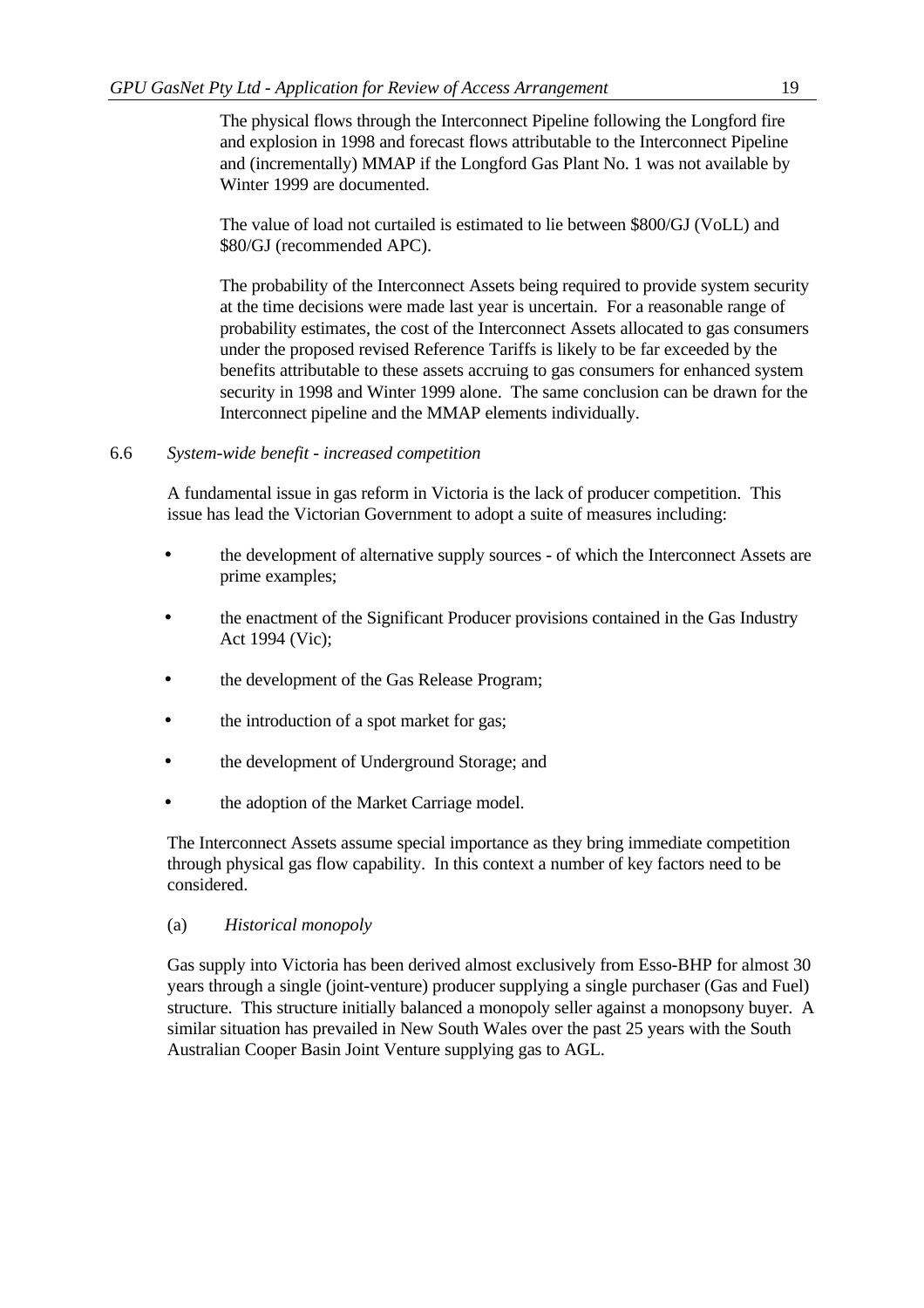# (b) *Inter-basin competition*

There is a perceived need for increased producer competition both between and within basins<sup>17</sup>. Over the longer term, increased producer competition will likely arise from upstream reform such as procedures for allocation of exploration permits, revocation of authorisation of joint venture marketing and emergence of new producers. In the shorter term, interconnection of basins offers the best means of inducing direct producer competition. The Interconnect Assets afford the first opportunity for a Victorian gas retailer to buy gas from the Cooper Basin thus imposing real competitive pressure on the Bass Strait producers. This has significant value to all Victorian users with the obvious potential (as with the introduction of any contestability) to reduce prices to consumers.

# (c) *Magnified impact*

The 5 PJ of gas supplied into Victoria from the Cooper Basin supplies approximately 2-3% of total gas used in Victoria. Similarly, gas flowing through the Interconnect will supply only a few percent of the New South Wales market. However, the proportion of gas actually flowing through the Interconnect greatly underestimates the benefits of access to direct competition. Experience in Western Australia and elsewhere has shown that relatively fierce wellhead price competition can be generated even where a relatively small proportion of total load is met from competitive sources. The Western Australian market is considered to be the most competitive gas market in Australia because of the number of independent producers and purchasers, even though the great bulk of the market is served by the North West Shelf Joint Venture.

# (d) *Swaps*

As has been seen internationally, capacity for physical flow does not necessarily limit the capacity for "competitive flows". When flow can take place in both directions through an interconnect, notional backhauls can significantly increase the level of potential competitive flows. "Swaps" facilitated by interconnection are even more important. It is not uncommon to see swaps involving volumes of gas significantly greater than the physical flow capacity of a pipeline. Interconnections facilitate such flows and allow innovative mechanisms to be applied to sourcing supply. This means that the competitive effect may far outweigh the physical flow capabilities.

# (e) *Peak supply*

l

In addition to introducing competition for baseload supply, the Interconnect Assets facilitate competition for peak supply. That is, additional flows will be able to compete to supply the market at times of peak demand, when the existing supply arrangements are more likely to be finely balanced.

# (f) *Underground storage*

In the near future the Underground Storage will provide an additional source of commodity MDQ, and will help to free up competition amongst the Retailers for new markets. However, in the absence of the Interconnect Assets, supply into the Underground Storage would still depend on Bass Strait gas. The Interconnect Assets provide a competitive

 $17$  Refer Industry Commission Australian Gas Industry and markets study (1995)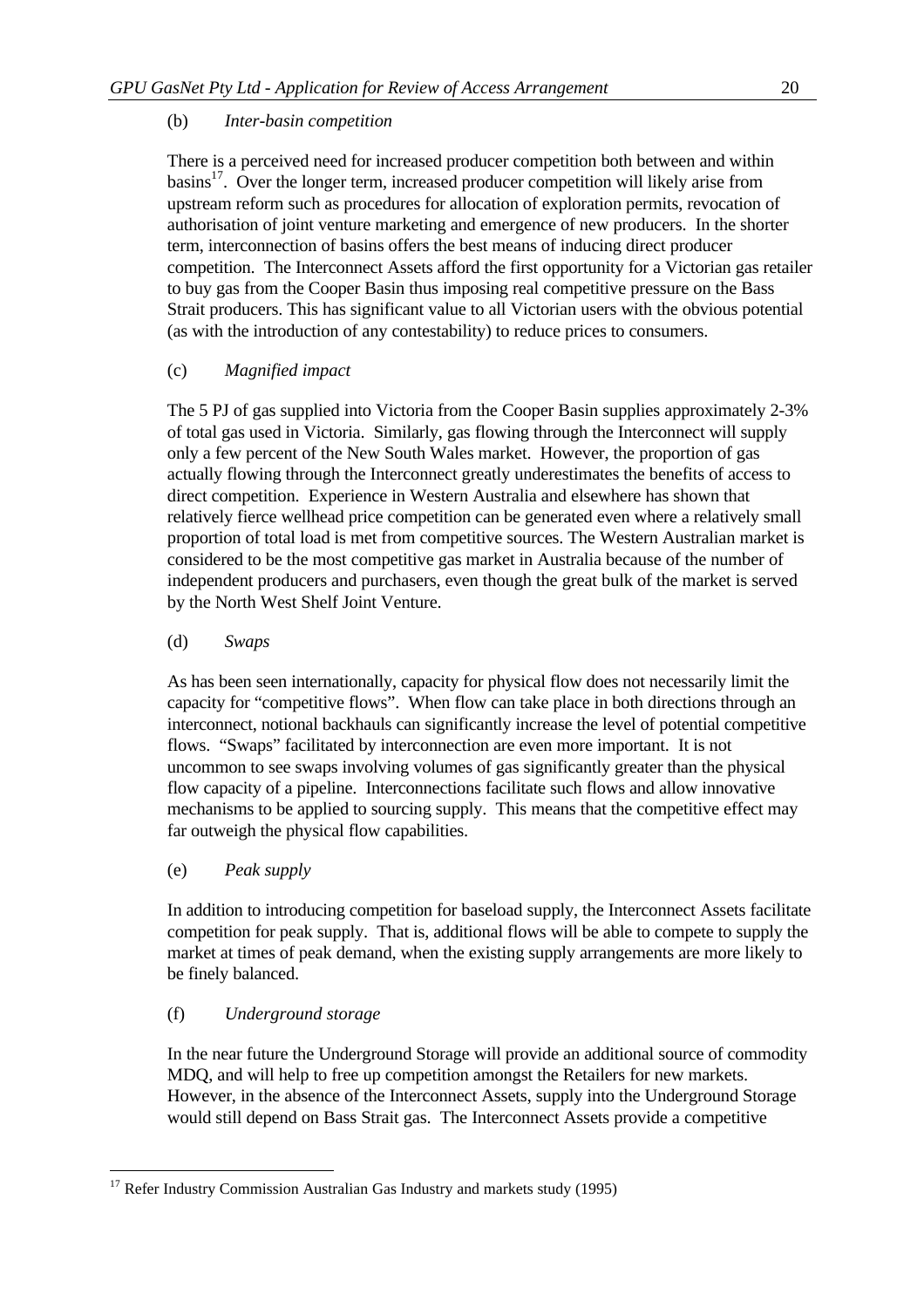source of additional MDQ, which will further diminish the reliance on the Bass Strait producers.

#### 6.7 *Valuing increased competition*

The benefits that flow from improved competition are impossible to quantify precisely. However a useful perspective on the issue is obtained by comparing the annual revenue requirement of the rolled-in investments for the Interconnect Assets with the total traded value of gas in Victoria each year. For example, the annual revenue requirement associated with recovery over the lifetime of the Interconnect Assets<sup>18</sup> (\$4.7m) may be compared to an estimated annual traded value of gas of the order of \$500m<sup>19</sup> or approximately 1%. This is a small price to pay for the potential to cap or reduce gas prices in the future.

In addition, a "ball-park" comparison can be made with the EGP. The Interconnect Assets, which cost approximately \$42.6m, are cheaper than the reported \$400m cost of the proposed  $EGP<sup>20</sup>$  which will transport gas from Victoria into New South Wales.

#### 6.8 *Prudent investment*

As discussed above, the System-Wide Benefits Test is only satisfied if the relevant New Facilities Investment satisfies clause 8.16 of the Code. Clause 8.16 is satisfied if the amount of the New Facilities Investment does not exceed the amount that would be invested by a prudent Service Provider acting efficiently, in accordance with accepted good industry practice, and to achieve the lowest cost of delivering the services.

GPU GasNet considers that the design and construction of the New Facilities meets these requirements.

#### (a) *Interconnect Pipeline*

The pipeline between Barnawartha and Wagga was constructed principally by EAPL (approximately 94% of total costs). The total cost was divided between GPU GasNet and EAPL according to the assets acquired by each party and allocation of any specific costs, such as directional drilling under major rivers. The GPU portion of the pipeline between Barnawartha and Culcairn (referred to in this application as the Interconnect Pipeline) has a total cost of \$19.5m, broken down as follows.

| <b>Item</b>                | Cost    |  |
|----------------------------|---------|--|
| <b>EAPL</b> Charge         | \$18.3m |  |
| <b>GPU Pipeline Costs</b>  | \$0.7m  |  |
| <b>Stoppling Equipment</b> | \$0.1m  |  |
| Interest during            | \$0.4m  |  |
| Construction               |         |  |
| <b>Total</b>               | \$19.5m |  |

Note: Costs include GPU GasNet internal labour and overheads costs which were \$0.2m.

<sup>&</sup>lt;sup>18</sup> ie. using Option 3, refer section  $7.2(c)$  below.

<sup>&</sup>lt;sup>19</sup> 200 PJ of gas purchased from Bass Strait at \$2.50/GJ costs \$500m. Other costs include LNG and New South Wales gas.

 $20$  This provides an illustration of the order of magnitude of the funds that participants are prepared to commit in order to achieve basin on basin competition.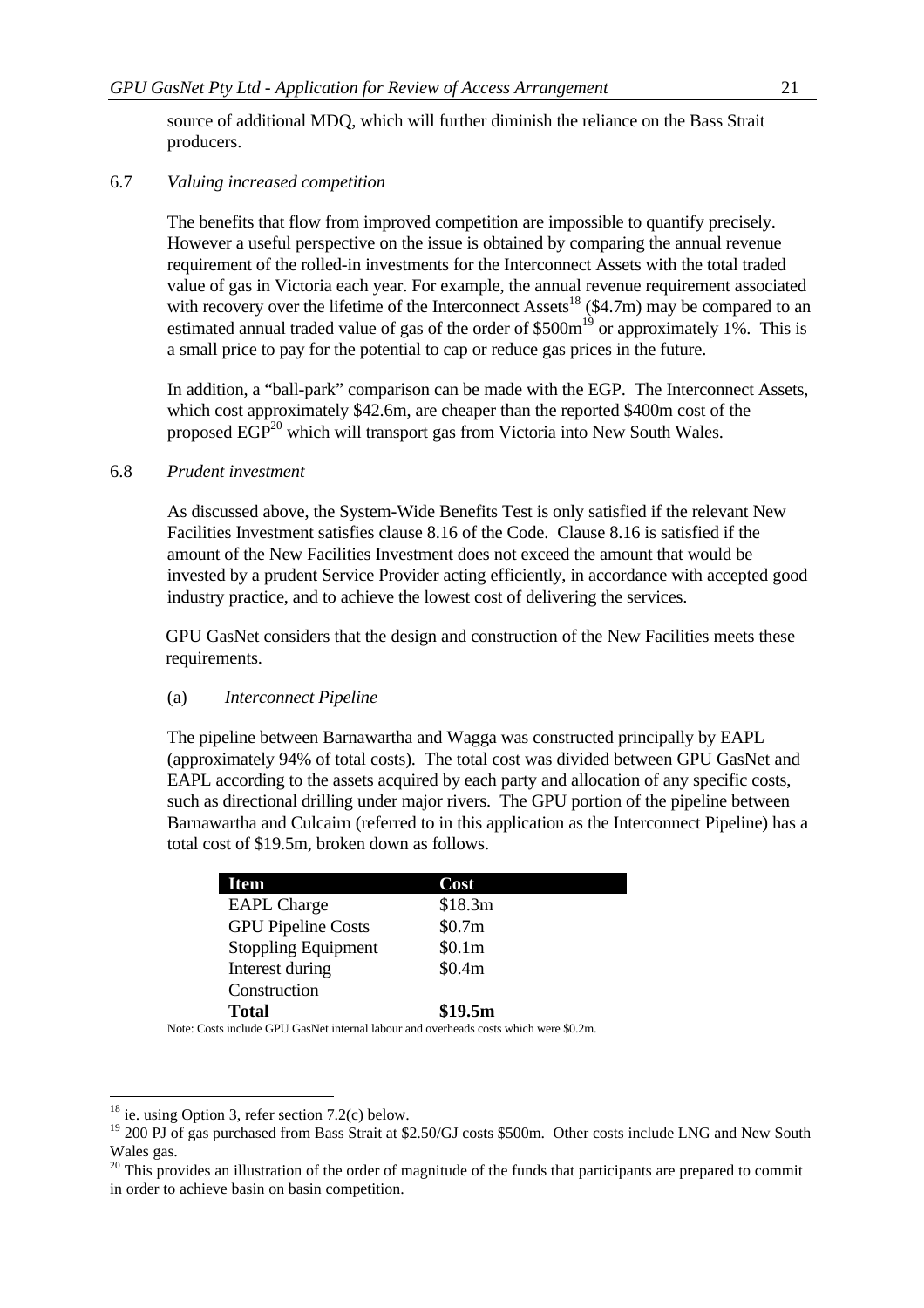GPU GasNet (then TPA) employed prudent and efficient practices in the construction of this pipeline by ensuring that appropriate tendering processes were used for the major components of the project. GPU GasNet monitored the project to ensure that appropriate tendering processes were followed for material, pipe coating, construction etc. GPU GasNet was also heavily involved in the design of the pipeline.

Pipeline costs can vary significantly given the unique circumstances of each pipeline. Costs can vary according to the availability of materials and construction crews, the exchange rate, the nature of the terrain, and the number of river and road crossings. Unfortunately, there are few meaningful benchmarks available. For these reasons it is difficult to draw conclusions from benchmark exercises, and GPU GasNet relies upon appropriate tendering processes to ensure prudent practice is achieved. However a "ball park" comparison for a  $450$  mm pipeline has been provided in the EPIC Moomba-Adelaide Access Arrangement<sup>21</sup>. The indicative cost for a 450 mm pipeline is \$360/metre which is comparable to the actual cost for the Interconnect Pipeline of \$312/metre.

GPU GasNet and EAPL selected a diameter of 450 mm for the Interconnect Pipeline. This sizing allows for economical expansion of the capacity of the Interconnect Pipeline for both northerly and southerly flows. It was prudent to construct to this diameter given the severe limitations that an under-sized pipeline would have presented to system security and to any further expansion of capacity. For example the MMAP is able to carry 92 TJ/day northsouth making use of three new compressor stations. If the Interconnect had been sized at 300 mm, the south flowing capacity would have been reduced to 74 TJ/day, and the most feasible method to bring this capacity up to 92 TJ/day would have been to install an additional \$12-15m compressor station at a point midway between Young and Wodonga.

#### (b) *Springhurst Compressor*

The Springhurst Compressor and Valves were constructed as part of the MMAP. The design basis for this project is described in **Annexure 6**, and an independent assessment of the project has been provided by VENCorp in **Annexure 5**. These documents demonstrate the prudent design and location of the facilities.

The Springhurst Compressor (which is described in detail in **Annexure 1**) consists of a 4.6 MW Solar Centaur gas turbine powering a centrifugal compressor unit. The station is located at a greenfields site approximately 21 km south of the Interconnect connection point at Barnawartha. The cost of the entire station is \$18.7m as detailed below.

| <b>Item</b>             | Cost     |
|-------------------------|----------|
| Turbo-Machinery         | \$5.0m   |
| <b>Balance of Plant</b> | \$5.3m   |
| Construction            | \$6.2m\$ |
| Freight                 | \$1.3m   |
| <b>Project Services</b> | \$0.8m   |
| Interest during         | \$0.1m   |
| Construction            |          |
| Total                   | \$18.7m  |

Note: Costs include GPU GasNet internal labour and overheads costs which were \$0.2m.

 $21$  Access Arrangement Information for Moomba-Adelaide Pipeline page 24.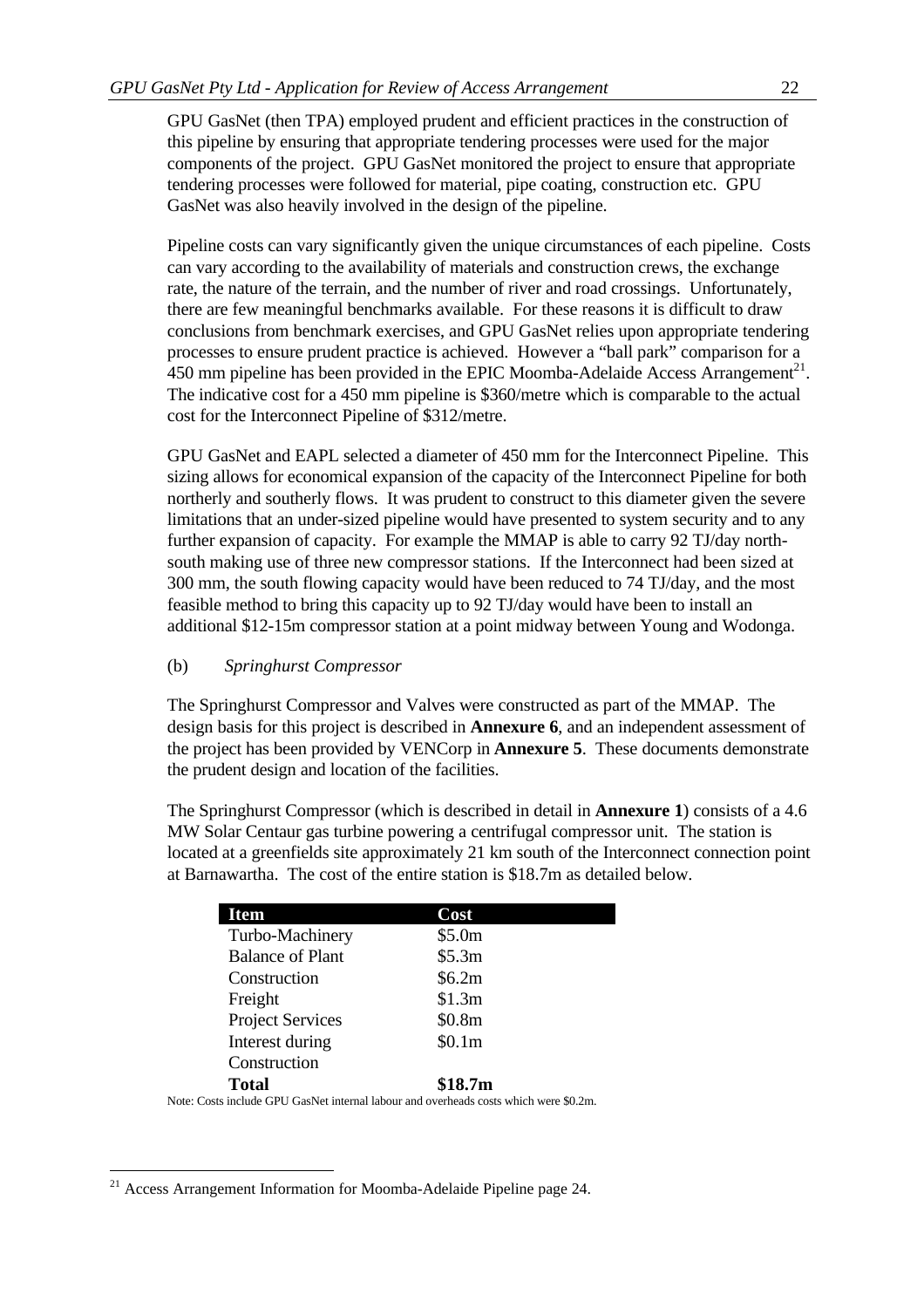It is difficult to compare this cost with benchmarks given the circumstances in which the project was undertaken. A project of this size would normally be completed over an 18 month period (at least), whereas the time frame required for the MMAP project was only five months. In the time available there was no opportunity to obtain the machinery or construction contracts through a lengthy competitive tendering process, as would normally be the case. Instead GPU GasNet approached Solar Turbines based on their history of reliable operation and provision of support with GPU GasNet, and ascertained that Solar was willing and able to source the required units in the available time. Nevertheless, GPU GasNet sought independent advice from consulting engineers Stone & Webster and Fitzroy & Worley, who concluded that the quotations from Solar compared favourably with US prices and were not excessive. GPU GasNet estimates that the additional costs due to acceleration of the project amount to approximately 15-20%, in addition to approximately \$1.0m for air freighting.

The operating cost (excluding fuel) for the Springhurst Compressor is estimated to be \$0.10m during 1999. It has been assumed that Longford will be fully operational over the winter of 1999, hence the compressor has a relatively low utilisation. The on-going operating cost is estimated to be \$0.09m per annum, escalating at CPI. The ongoing cost is calculated on the assumption that the compressor is on stand-by but is not required to support significant flows. These costs are based on standard overhaul and maintenance rates as charged by external service companies.

Note that GPU GasNet is not including the cost of fuel to operate the compressor, despite the fact that approximately 35 TJ would be required for the projected flows in 1999. GPU GasNet is rolling this fuel requirement into the total forecasted fuel requirement for the system, on the basis that increased injections at Culcairn will lead to lower utilisation of the Gooding and Wollert compressors.

(c) *Valves*

The Valves consist of three pressure regulators and an actuated valve. The function of these facilities is to control flows and pressures on the GPU system when significant injections occur at both Longford and Culcairn. A description of the function and design of these facilities is provided in **Annexures 1 and 6**.

| <b>Item</b>                         | Cost   |
|-------------------------------------|--------|
| Barnawartha City Gate               | \$1.0m |
| <b>Ballan Line Valve Control</b>    | \$0.5m |
| <b>Wandong Pressure Limiter</b>     | \$1.1m |
| <b>Wollert Pressure Limiter</b>     | \$1.6m |
| <b>Project Services</b>             | \$0.2m |
| <b>Interest during Construction</b> | \$0.0m |
| Total                               | \$4.4m |

The total cost of the four projects is shown below.

Note: Costs include GPU GasNet internal labour and overheads costs which were \$0.2m.

These Facilities were built over a period of five months whereas the normal time frame would be at least eight to nine months. A competitive tendering process was used for the procurement of equipment and the construction contract.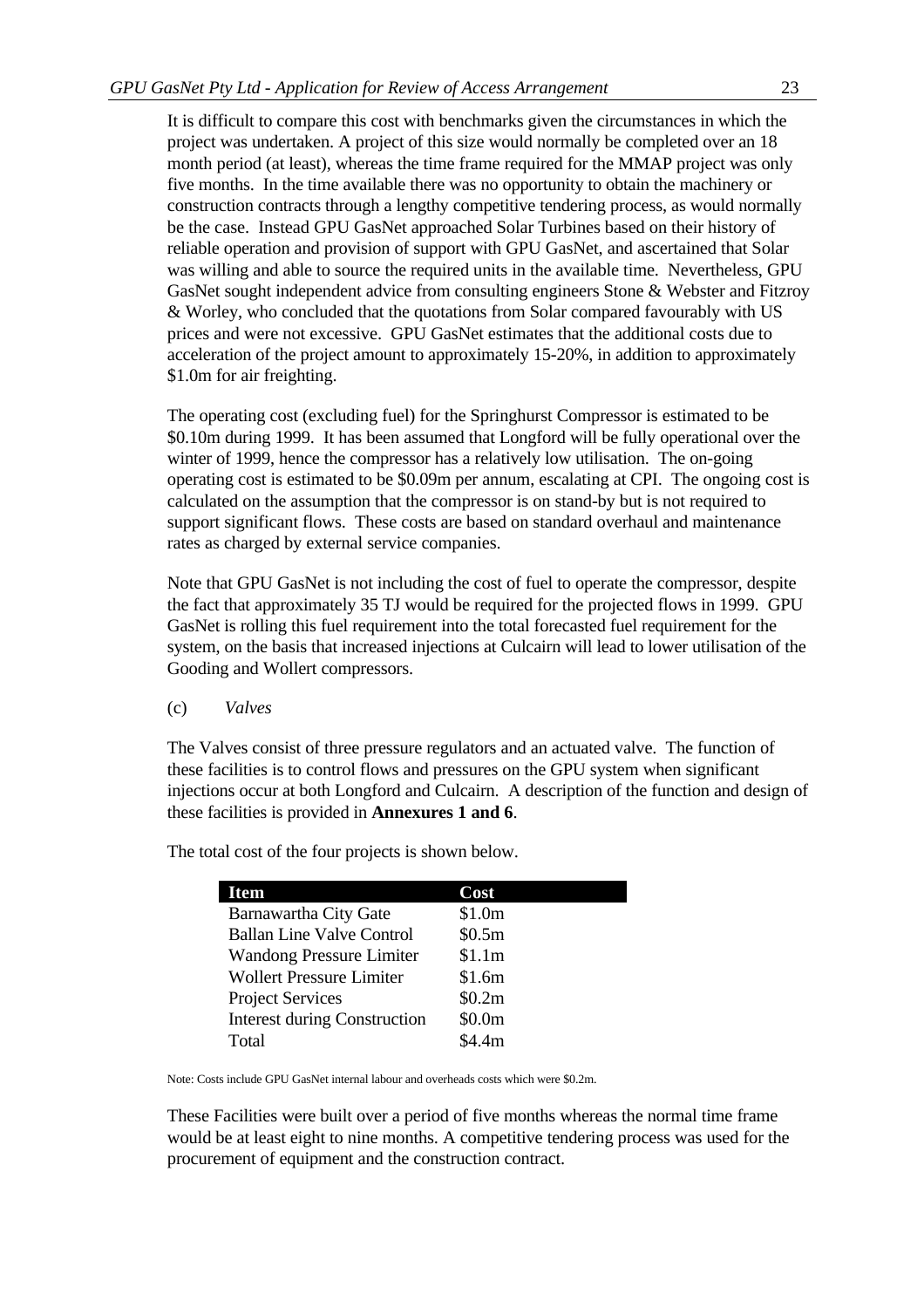# (d) *Cost Summary*

The total cost of the Interconnect Pipeline was \$19.5m. The Springhurst Compressor cost \$18.7m. A contribution of \$2.2m was made to the cost of the Springhurst Compressor by the Victorian Government, which has been used to reduce the total cost to be rolled-in to the GPU GasNet Capital Base to \$16.5m. The capital cost of the Valves was \$4.4m. This can be summarised as follows

| <b>Item</b>  | <b>Capital Costs</b> | <b>O&amp;M 1999</b> | <b>O&amp;M</b> on-going |
|--------------|----------------------|---------------------|-------------------------|
| Interconnect | \$19.5m              | \$0.12m             | <b>CPI</b> escalation   |
| Compressor   | $$16.5m^{22}$        | \$0.10m             | \$0.09m                 |
|              |                      |                     | escalating at CPI.      |
| Valves       | \$4.4m               | \$0.01m             | <b>CPI</b> escalation   |
| <b>Total</b> | 40.4m                | \$0.23m             |                         |

# **7 Tariff structure**

# 7.1 *Tariffs generally*

Assuming that the capital cost of the Interconnect Assets satisfies the requirements for rollin to the GPU GasNet Capital Base (and GPU GasNet considers that it does), then the Commission must determine how that addition to the Capital Base should be treated for the purposes of amending the Reference Tariffs. In this regard, three key issues need to be considered:

- (a) the period over which the cost will be recovered;
- (b) the structure of the revised Reference Tariffs; and
- (c) the timing of the introduction of the new tariffs.

These issues are discussed in sections 7.2 to 7.4 below.

## 7.2 *Recovery period*

The Interconnect Assets perform a unique function within the Principal Transmission System. Unlike the rest of the system, which is in essence designed to transport gas from Longford to a variety of Victorian withdrawal points, the Interconnect Assets perform vital system security and competition functions without necessarily functioning as a "base load" transportation link.

As discussed in section 6.4, the Interconnect Assets provide significant ongoing System-Wide Benefits in the form of increased system security. However, by definition, this ongoing system security comprises the potential to provide support at times of supply or system failure rather than actual day to day support. In other words, the benefit takes the form of a reserve which is available to be called upon. However, the Interconnect Assets have had direct system security uses beyond that of a theoretical reserve. In particular:

 $22$  after deducting State contribution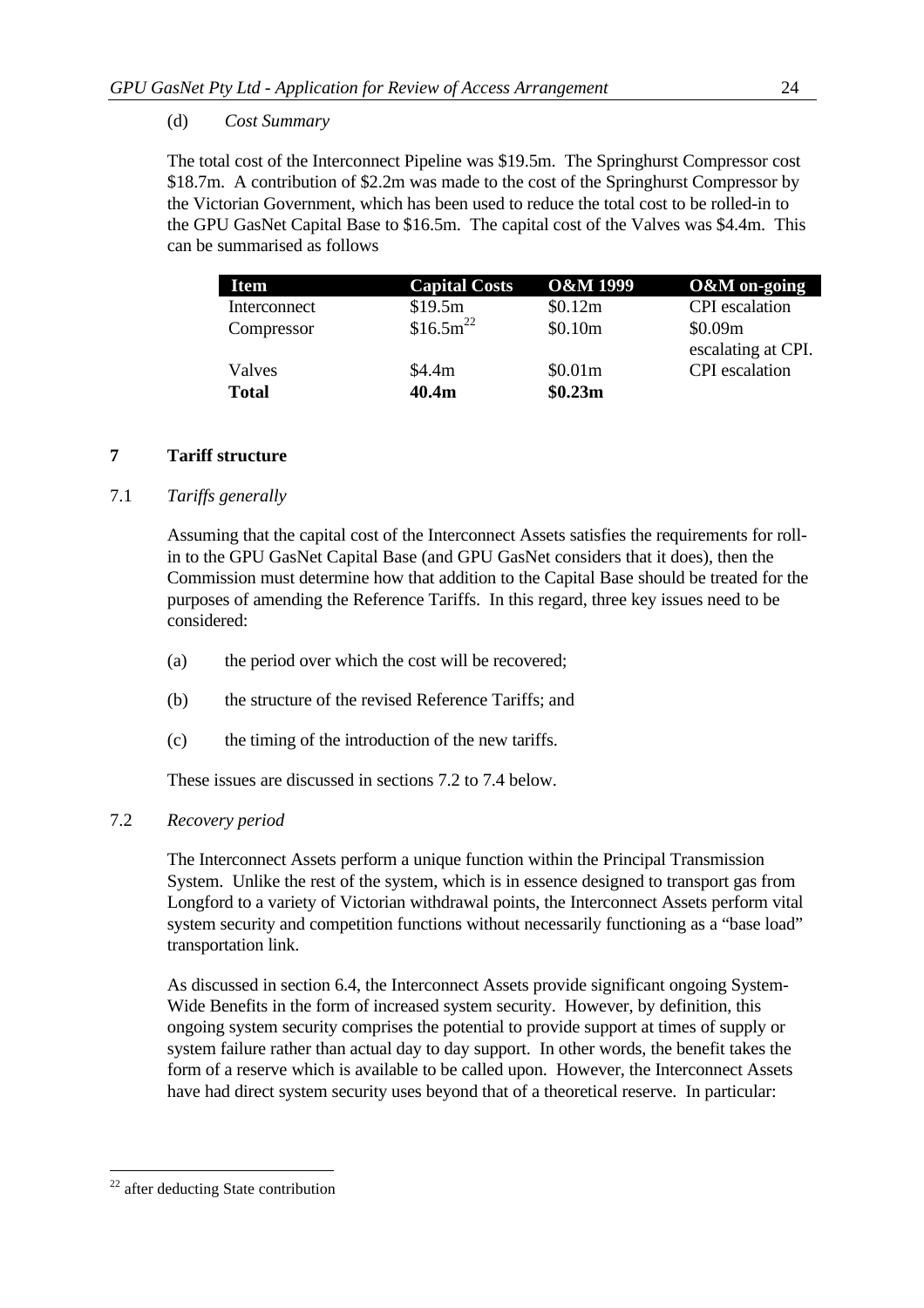- during the gas supply emergency following the Longford fire and explosion in September 1998, the Interconnect Pipeline provided the only uninterrupted source of gas into the Principal Transmission System<sup>23</sup>; and
- in planning for Winter 1999, when there was no certainty that the Longford processing plant could be capable of operating at full capacity<sup>24</sup>, the Interconnect Assets comprised an integral part of the planning for supply reliability for Victoria.

As discussed in section 4.3, there are a number of options open to the Commission in relation to the period over which the capital costs of the Interconnect Assets will be recovered.

## (a) *Over 12 months*

By definition, an element of a transmission system which provides a system redundancy function provides its benefit by means of its availability for use rather than its actual use. In these circumstances, its benefit is most striking during those periods when it is actually in use (ie because there has been a system failure elsewhere). This aspect of system redundancy was demonstrated most dramatically during the September 1998 gas emergency and again with concerns over the security of winter 1999 supplies. Given that the Interconnect Pipeline was actually used during the gas emergency and that the Interconnect Assets were planned for possible use in 1999, the Commission may choose to approve the recovery of the capital costs from users of the system at the time of the gas emergency. Given the passage of time, the best approximation of this outcome would be to recover the cost of the Interconnect Assets prospectively over a brief period (say 12 months commencing 1 January 2000).

## (b) *Over the remainder of the regulatory period*

If the Commission accepted the broad principle of recovering the cost of the Interconnect Assets from the users who benefited directly from it during the September 1998 gas emergency and during winter 1999, but the Commission was also concerned about the potential "tariff shock" associated with the recovery over 12 months, the Commission could approve the recovery of these capital costs over the balance of the initial regulatory period (ie ending 31 December 2002).

# (c) *Over the asset life*

Finally, the Commission could approve the recovery of these capital costs over the depreciation life of the Interconnect Assets. This has the advantage of maintaining consistency with the recovery of the existing GPU GasNet Capital Base and avoiding "tariff shock" during the current regulatory period.

The tariffs resulting from each of options 1, 2 and 3 are set out in **Annexure 2**.

GPU GasNet recognises that option 3 would be preferred by users of the Principal Transmission System because it spreads the cost over a longer period (and therefore reduces the short-term impact of the increased tariffs) and places the Interconnect Assets, in

 $23$  other than liquefaction of LNG.

 $24$  Refer above.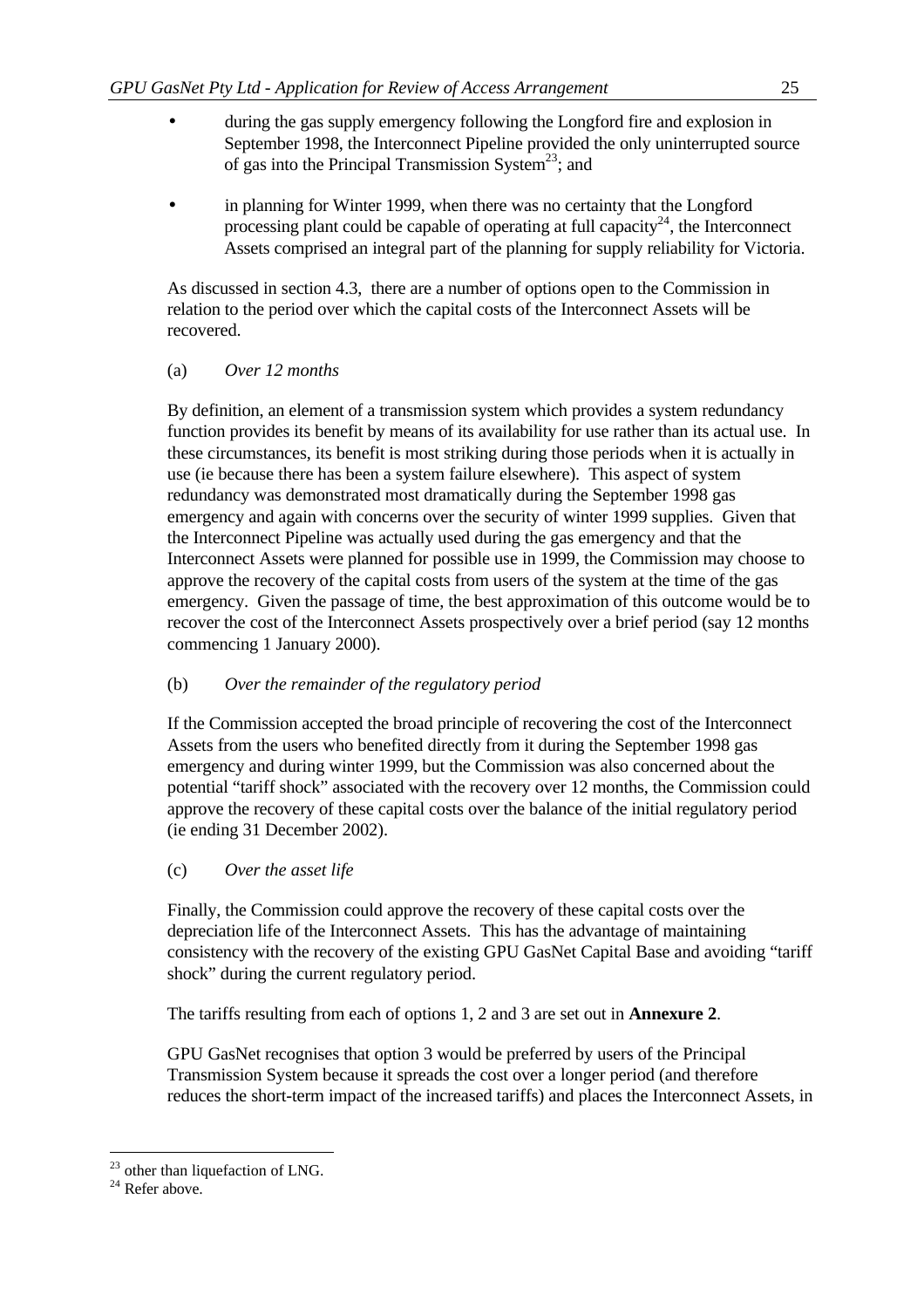common with the rest of the Principal Transmission System, "at risk" of being found at a later date to be redundant and therefore removed from the Capital Base.

However, option 1 or 2 produces a tariff which is more reflective of the actual benefit, as opposed to potential benefit, provided by the Interconnect Assets and reduces regulatory uncertainty as to the recovery of their capital cost.

GPU GasNet prefers either option 1 or option 2. However, the matter is ultimately one for the Commission to decide.

7.3 *Structure of revised tariffs*

l

As discussed in **Annexure 3**, GPU GasNet proposes to amend its Reference Tariffs by:

- (a) introducing a new Interconnect Zone, to which a new Reference Tariff applies; and
- (b) increasing the existing Reference Tariffs for other zones.

A fully cost-reflective tariff would not be supported on the Interconnect Pipeline alone because the competitive environment for interstate trade restricts the ability of GPU GasNet to raise revenue from conventional tariffed services on the Interconnect Assets. In addition, vigorous competition across the Interconnect Pipeline will encourage gas swaps to which GPU GasNet is not required to be a party, which will tend to diminish Interconnect Assets revenues in an unpredictable way.

A cost-reflective tariff might for example be set at a value equal to the Interconnect Assets revenue requirement (\$4.7m) divided by the forecasted flows of 8 PJ pa (5 PJ North – South and 3 PJ South – North), which is \$0.59/GJ. However, it is unlikely that potential shippers would be prepared to pay this amount, given the competitive environment between Victoria and New South Wales. That is, GPU GasNet is restricted in the rates it can charge on the Interconnect Pipeline, given the need for delivered gas prices sourced from Longford to be competitive with gas sourced from the Cooper Basin in Sydney.

The same argument applies to firm flows from the Cooper Basin into Victoria. In this case the transportation tariff advantage to the incumbent supplier (Longford) is even greater.

Moreover, GPU GasNet cannot be assured of supplementary revenues from backhauls or counter-flows because of the reasonable expectation of gas swaps in these circumstances. The gas markets will benefit significantly from the opportunity for gas swaps, even though this activity will generate little revenue for GPU GasNet (this is a clear example of how the whole market benefits from the Interconnect Assets without the owner of the Interconnect Assets being able to recover its investment)<sup>25</sup>.

A reasonable benchmark for a zonal Interconnect tariff can be found from the average distance-based rates on the EAPL system. Based on the EAPL published rates, the Interconnect Pipeline tariff (for an 80% load factor customer) is \$0.042/GJ. Where bidirectional flows occur, a backhaul tariff is applicable, and the relevant tariff is \$0.022/GJ.

<sup>&</sup>lt;sup>25</sup>Note that southerly flows will receive a Matched Booking rebate, and it is reasonable to classify this as negative incremental revenue attributable to the Interconnect. This leads to a reduction in the incremental revenues from the Interconnect and detracts further from the direct economic feasibility of the project.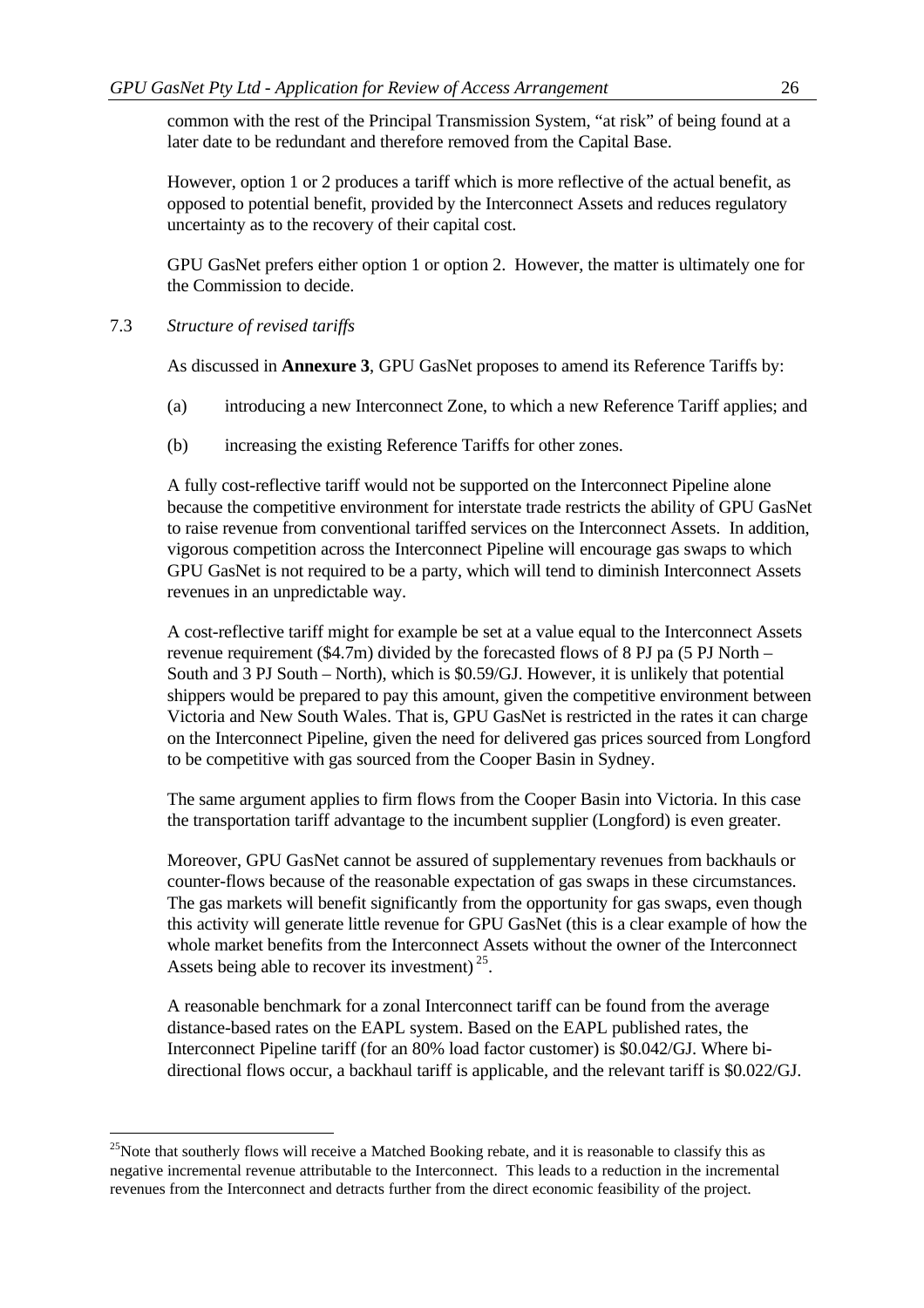GPU GasNet believes that a sustainable tariff for bi-directional flows should be set between the EAPL firm forward haul rate and the EAPL backhaul rate.

If a zonal tariff of \$0.030/GJ were charged on the forecast flows of 3 PJ north and 5 PJ south, then the revenue would support the roll-in of \$1.56m (8% of the Interconnect Assets investment).

The remaining investment of the Interconnect Assets should be rolled-in to the GPU GasNet Capital Base in recognition of the system-wide benefits to gas consumers in Victoria. There are a number of options for recovering this investment from the Reference Tariff. One option is to increase all assets pro-rata by the remaining capital investment, which will lead to all users paying a marginally higher tariff. However under this option those users on a lower transportation tariff will pay less in absolute terms than those users paying a higher transportation rate. This does not reflect the fact that the identified systemwide benefits are generic to the whole market.

The GPU GasNet preferred option is to treat the outstanding investment as part of the nonlocational common cost pool in the TPA tariff methodology. This cost is then allocated as a non-locational Anytime charge to all users.

The additional Anytime Period charge under option 3 in section 7.2 above is approximately \$0.030/GJ in 1999, as described in the attached Supplementary Access Arrangement Information (**Annexure 3**).

# 7.4 *Timing of change*

l

In determining the new Reference Tariffs, two timing issues need to be considered:

- the date on which the revised tariffs commenced; and
- the date from which GPU GasNet is permitted to earn a return on the New Facilities Investment.

In calculating the proposed revised tariffs, GPU GasNet has assumed that the Commission's final determination of this application will be made within three months of this application and that the new tariffs will commence on 1 January 2000.

Naturally, if the actual date on which the Commission makes its final approval is later or earlier than assumed, then minor adjustments will be required to the revised tariffs.

GPU GasNet considers that it should be entitled to earn a return on the New Facilities Investment from the date on which the relevant New Facility becomes operational<sup>26</sup>. As such, GPU GasNet should earn a return on the New Facilities Investment:

- in relation to the Interconnect Pipeline, from 15 July 1998;
- in relation to the Springhurst Compressor, from 1 June 1999; and
- in relation to the Valves, from 1 June 1999.

 $^{26}$  As discussed in section 5.3 above, the New Facilities Investment should contain an allowance that reflects the capitalisation of a reasonable return on funds for an efficient construction period.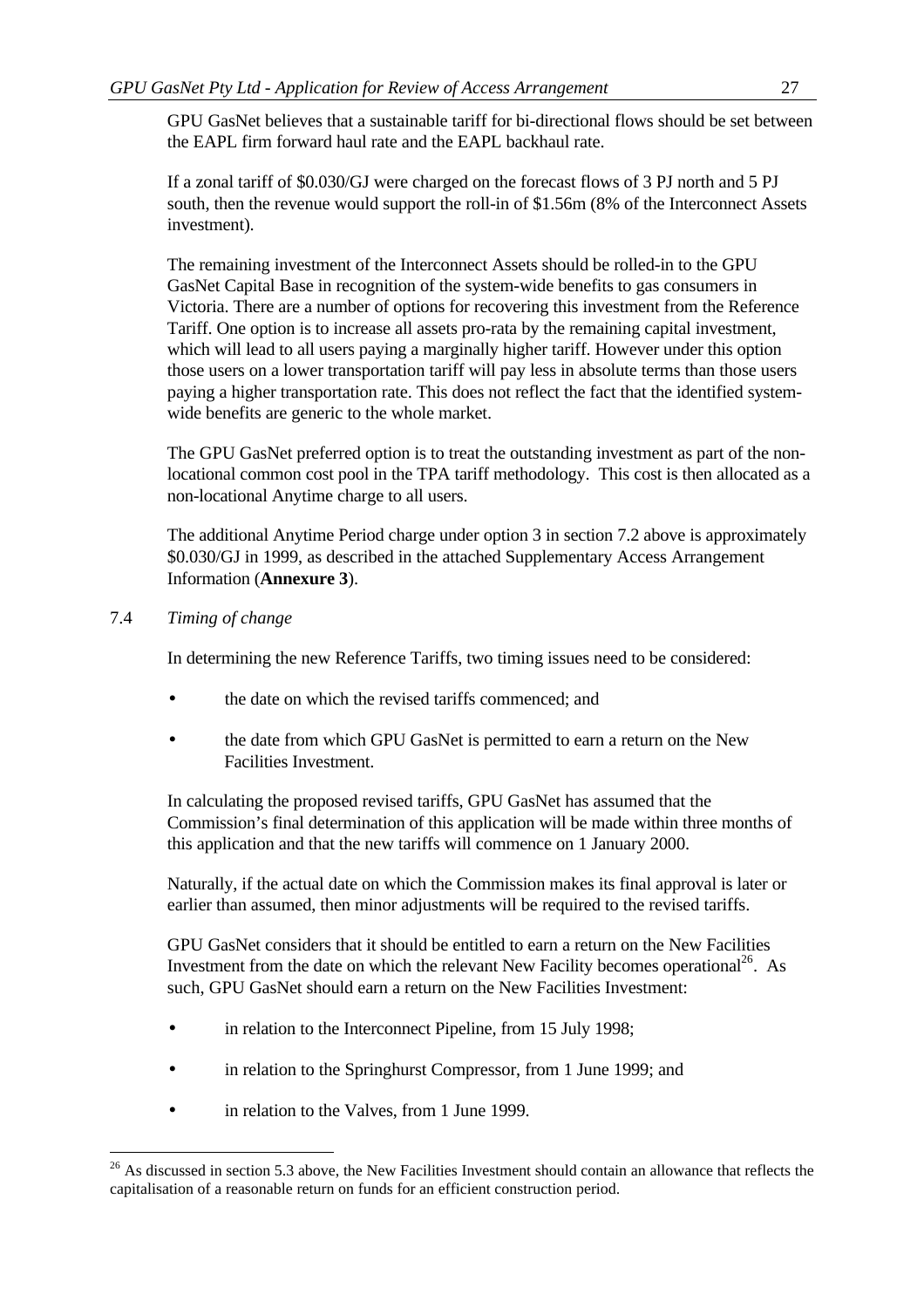For reasons of regulatory simplicity and consistency, GPU GasNet accepts that the WACC and assumed life used in calculating this return should be the same as applied by the Commission in determining the Reference Tariffs.

In order to recover the return on the New Facilities Investment between the date of commissioning and the date on which the new tariffs commence, the revised tariffs should include an allowance to reflect this return. GPU GasNet proposes that a Net Present Value (NPV) model be adopted such that the NPV of the additional revenue created by the actual revised tariffs is the same as the NPV of the "ideal" revised tariff that would have applied if the tariffs had been revised from the date of commissioning of each asset. This NPV model, which is discussed in detail in **Annexure 3**, is consistent with:

- the general regulatory principle of providing a service provider with a return on its prudent investments;
- section 8.4 of the Code, which permits a NPV methodology; and
- the Commission's comments in the Final Decision in relation to return on investment during the construction period $2^7$ .

# 8 **Annual Operation and Maintenance costs**

The revised Reference Tariff incorporate the following allowances for operation and maintenance costs:

- (a) Interconnect Pipeline \$0.12m;
- (b) Springhurst Compressor \$0.10m; and
- (c) Valves \$0.01m.

These amounts are discussed further in the Supplementary Access Arrangement Information (**Annexure 3**).

Together, the operation and maintenance costs of the Interconnect Assets is \$0.22m or, in relation to the length of the Interconnect Pipeline, approximately \$3.5m per 1,000 km. This compares favourably with the \$16m per 1,000 km (in 1998) accepted by the Commission as part of the Access Arrangement<sup>28</sup>.

In addition, GPU GasNet has included \$0.1m as its direct costs relating to preparing and completing this application.

## 9 **Definitions**

In this application, unless a contrary intention appears:

"**Access Arrangement**" means the Access Arrangement by TPA and TPAA for the Principal Transmission System which was approved by the Commission on 16 December 1998 and which, under the Code, binds GPU GasNet;

 $27$  Refer above.

<sup>&</sup>lt;sup>28</sup> ACCC Final Decision, section 3.6.2, p. 68.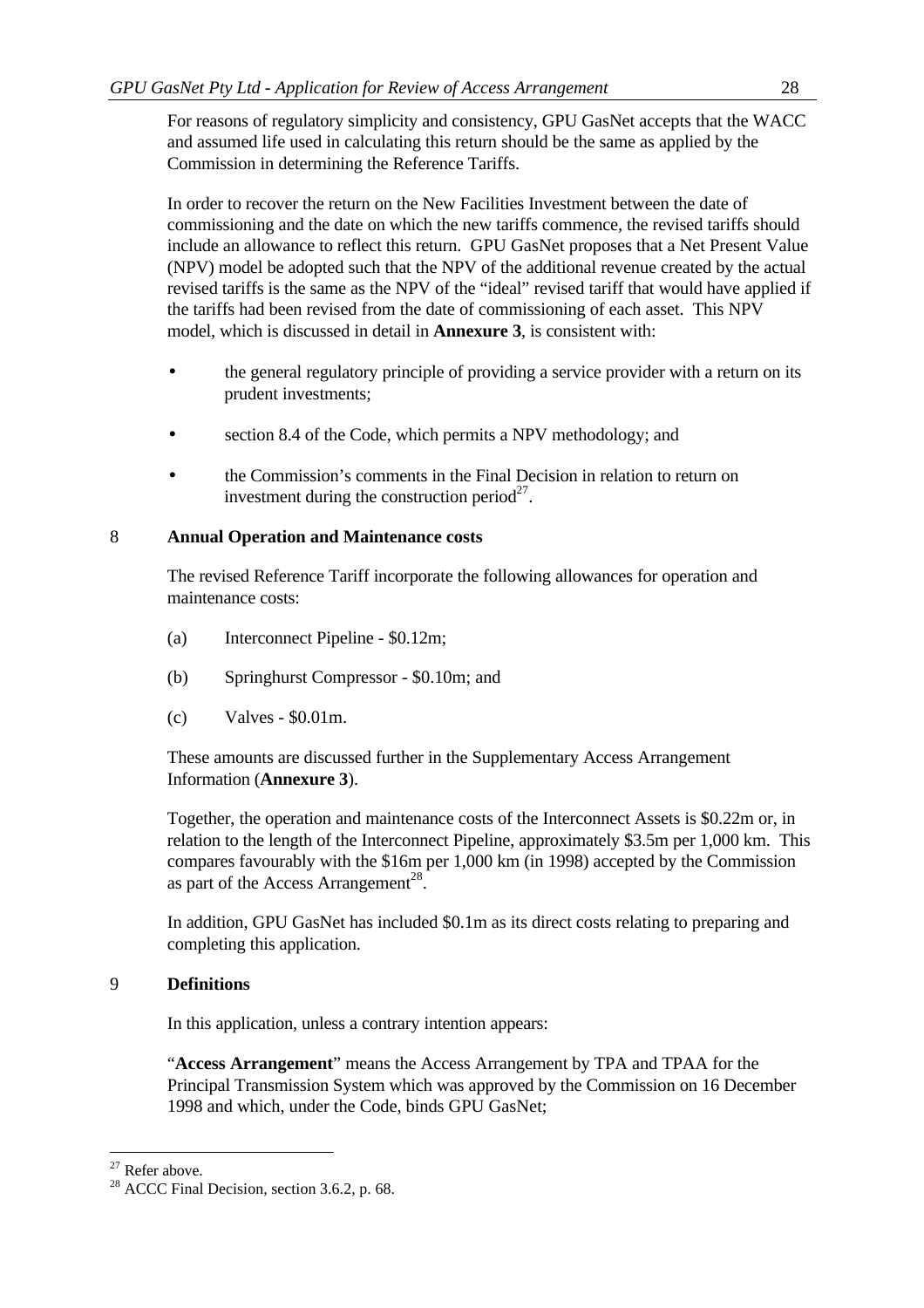"**Capital Base**" has the same meaning as in the Code.

"**Code**" means the National Third Party Access Code for Natural gas Pipeline Systems set out in Schedule 2 of the Gas Pipelines Access (South Australia) Act 1997, as amended or replaced from time to time;

"**Commission**" means the Australian Competition and Consumer Commission;

"**EAPL**" means Eastern Australian Pipeline Limited;

"**Economic Feasibility Test**" has the same meaning as in the Access Arrangement;

"**EGP**" means Eastern Gas Pipeline, the proposed Duke transmission pipeline between Longford and Sydney.

"**Expansion**" has the same meaning as in the Access Arrangement;

"**Extension**" has the same meaning as in the Access Arrangement;

"**Extensions/Expansions Policy**" has the same meaning as in the Access Arrangement and, for ease of reference, is reproduced in **Annexure 4**;

"**Gascor GSA**" means the gas supply agreement between Gascor Pty Ltd and Esso/BHP and the associated arrangements for on-selling that gas to several gas retailers;

"**GJ**" means gigajoule;

"**initial regulatory period**" has the same meaning as in the Tariff Order;

"**Injection point**" has the same meaning as in the Tariff Order;

"**Interconnect Pipeline**" means the natural gas pipeline extending from Barnawartha in Victoria to Culcairn in New South Wales, described in the map in Appendix 1;

"**Interconnect Assets**" means the Interconnect Pipeline, the Springhurst Compressor and the Valves;

"**MDQ**" means maximum daily quantity;

"**MMAP**" means the Melbourne-Moomba Augmentation Program;

"**Principal Transmission System**" has the same meaning as in the Access Arrangement;

"**Reference Tariffs**" has the same meaning as in the Access Arrangement.

"**Springhurst Compressor**" means the gas compressor at Springhurst, comprising a centrifugal compressor unit and powered by a Solar Turbines Centaur gas turbine.

"**System-Wide Benefits Test**" has the same meaning as in the Access Arrangement;

"**Tariff Order**" means the Order-in-Council (Victorian Gas Industry Tariff Order 1998, as amended from time to time) made by under section 48A of the Gas Industry Act 1994;